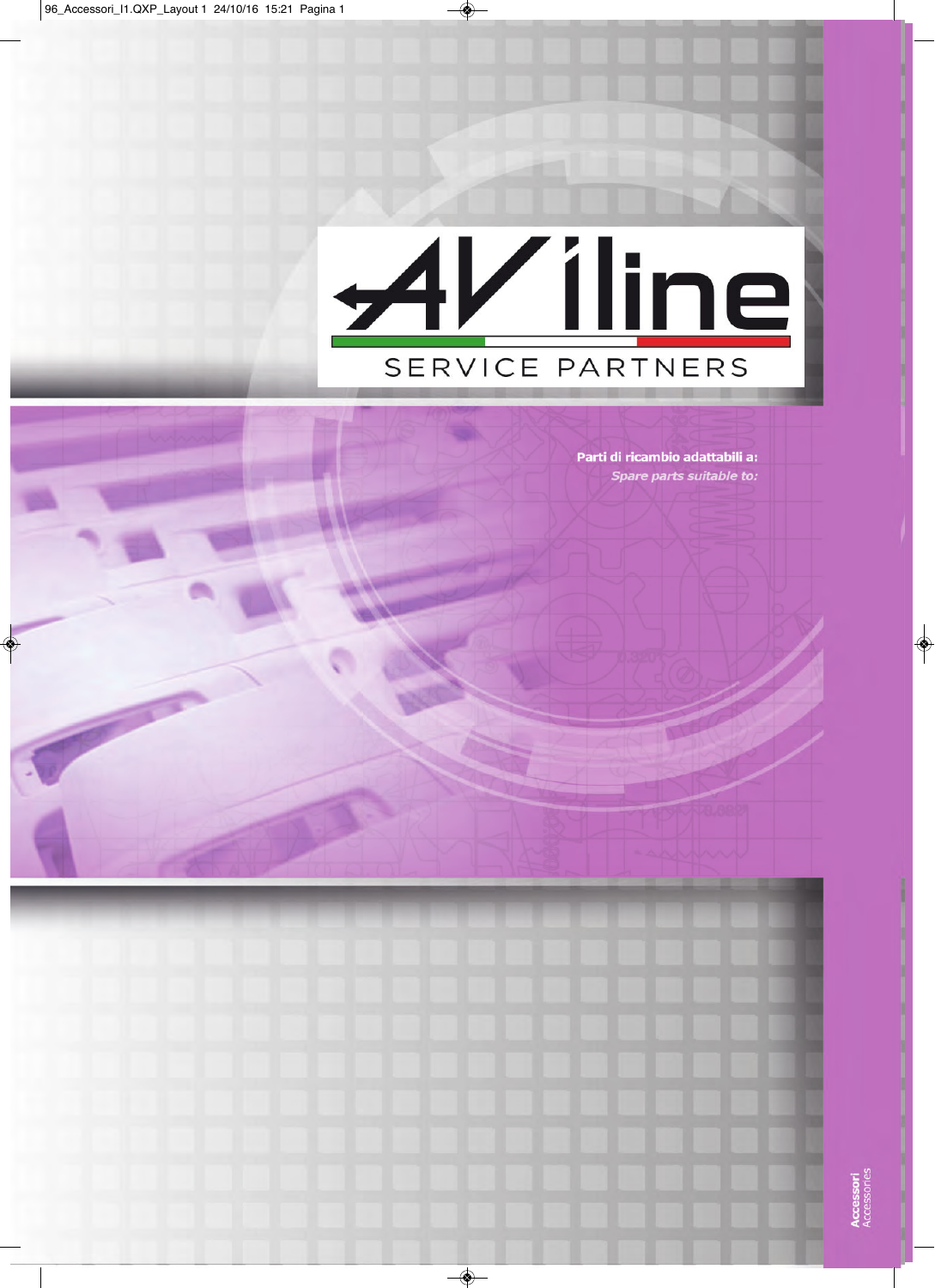## Barre paraincastro / Rear bumpers

|                                                       | <b>Barre paraincastro / Rear bumpers</b>                                                                                     |
|-------------------------------------------------------|------------------------------------------------------------------------------------------------------------------------------|
|                                                       | <b>CANTONALE BARRA PARAINCASTRO</b><br>A.B.S. - NERO                                                                         |
|                                                       | <b>CORNER FOR BUMPER</b><br>A.B.S. - BLACK                                                                                   |
|                                                       | COS.PEL. ref.<br>400.00000                                                                                                   |
|                                                       |                                                                                                                              |
|                                                       | <b>Barre paraincastro / Rear bumpers</b>                                                                                     |
|                                                       | <b>CANTONALE BARRA PARAINCASTRO</b><br>A.B.S. - NERO                                                                         |
|                                                       | <b>CORNER FOR BUMPER</b><br>A.B.S. - BLACK                                                                                   |
|                                                       | COS.PEL. ref.<br>400.00001                                                                                                   |
|                                                       |                                                                                                                              |
|                                                       | <b>Barre paraincastro / Rear bumpers</b>                                                                                     |
|                                                       | <b>BARRA PARAINCASTRO ROSSA (1900 mm)</b><br>METALLO - PER CASSONI LARGHI mm 1900/2050<br><b>REAR BUMPER RED (1900 mm)</b>   |
|                                                       | STEEL - FOR BODY WITH mm 1900/2050<br>COS.PEL. ref.                                                                          |
|                                                       | 400.01900<br>1900 mm                                                                                                         |
|                                                       |                                                                                                                              |
|                                                       | <b>Barre paraincastro / Rear bumpers</b>                                                                                     |
|                                                       | <b>BARRA PARAINCASTRO GRIGIO (1900 mm)</b><br>METALLO - PER CASSONI LARGHI mm 1900/2050<br><b>REAR BUMPER GREY (1900 mm)</b> |
| а                                                     | STEEL - FOR BODY WITH mm 1900/2050<br>COS.PEL. ref.                                                                          |
|                                                       | 400.01901<br>1900 mm                                                                                                         |
|                                                       | <b>Barre paraincastro / Rear bumpers</b>                                                                                     |
|                                                       | <b>BARRA PARAINCASTRO NERA</b>                                                                                               |
|                                                       | METALLO - NERA (1850 mm)<br><b>REAR BUMPER BLACK</b>                                                                         |
|                                                       | STEEL - BLACK (1850 mm)<br>COS.PEL. ref.                                                                                     |
|                                                       | 400.02000<br>2000 mm                                                                                                         |
|                                                       | <b>Barre paraincastro / Rear bumpers</b>                                                                                     |
|                                                       | <b>BARRA PARAINCASTRO GRIGIA (2000 mm)</b>                                                                                   |
| п                                                     | METALLO - GRIGIA (1800 mm)<br><b>REAR BUMPER GREY (2000 mm)</b><br>STEEL - GREY (1800 mm)                                    |
|                                                       | COS.PEL. ref.                                                                                                                |
|                                                       | 400.02001<br>2000 mm                                                                                                         |
| <b>AD ESAURIMENTO SCORTE</b><br><b>UNTIL SELL-OUT</b> | <b>Barre paraincastro / Rear bumpers</b>                                                                                     |
|                                                       | <b>CERNIERA PORTA PARASPRUZZO INOX (2400 mm)</b>                                                                             |
|                                                       | <b>INOX</b><br><b>STAINLESS STEEL SPLASHBOARD HINGE (2400 mm)</b><br><b>STAINLESS STEEL</b>                                  |
|                                                       | COS.PEL. ref.<br>2400 mm<br>400.02410                                                                                        |
|                                                       |                                                                                                                              |
|                                                       |                                                                                                                              |

0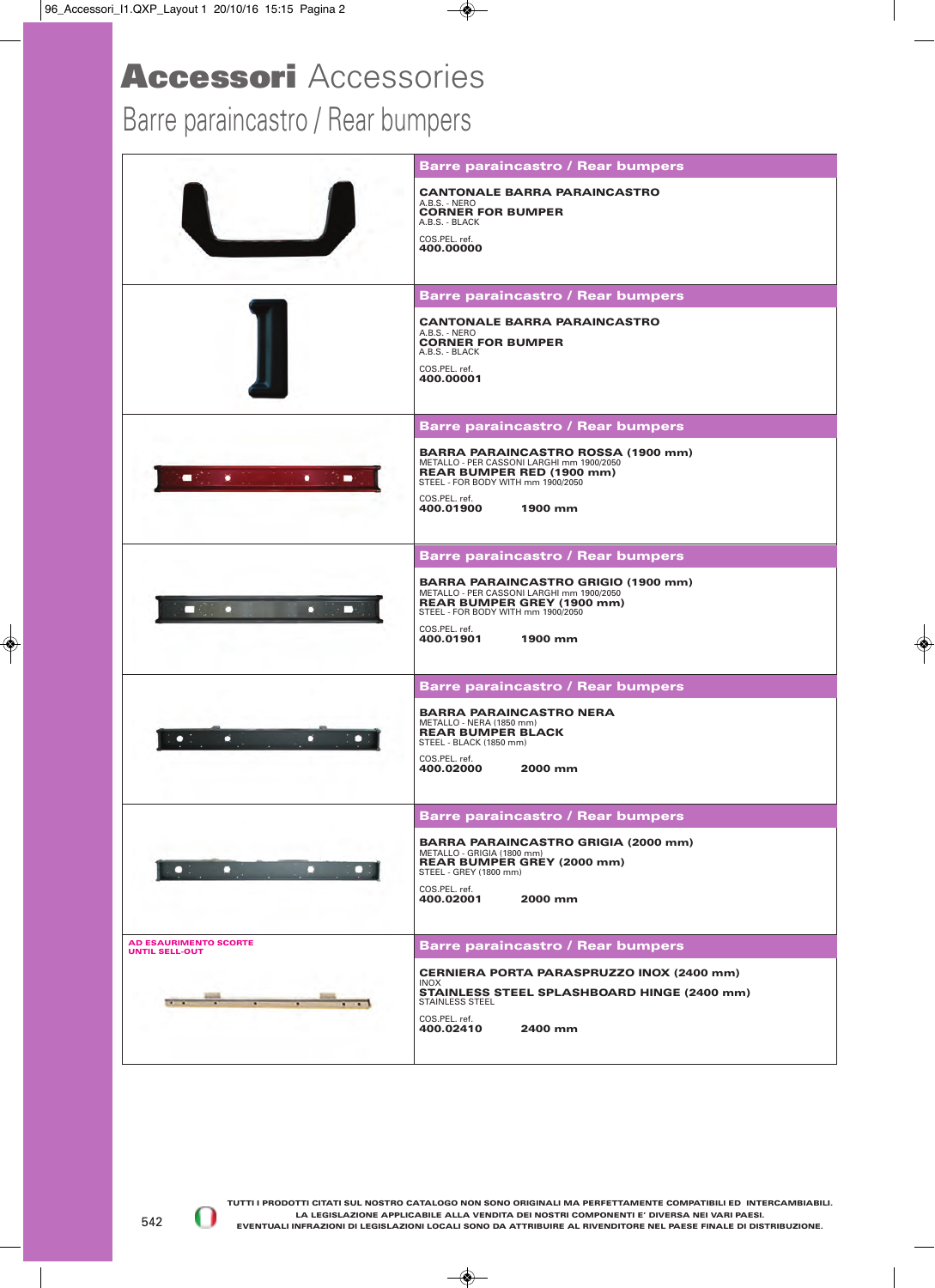# Tappi antifurto gasolio / Thief-proof gasoil plug **Accessori** Accessories

| 0.105 | Tappi antifurto gasolio / Thief-proof gasoil plug<br><b>TAPPO ANTIFURTO GASOLIO - DIAMETRO 105</b><br>DIAMETRO 105<br>THIEF-PROOF GASOIL PLUG - DIAMETER 105<br>DIAMETER 105<br>COS.PEL. ref.<br>2000.00000                                     |
|-------|-------------------------------------------------------------------------------------------------------------------------------------------------------------------------------------------------------------------------------------------------|
|       | Tappi antifurto gasolio / Thief-proof gasoil plug<br><b>TAPPO ANTIFURTO GASOLIO - DIAMETRO 80</b><br><b>DIAMETRO 80</b><br>THIEF-PROOF GASOIL PLUG - DIAMETER 80<br>DIAMETER 80<br>COS.PEL. ref.<br>2000.00001                                  |
|       | Tappi antifurto gasolio / Thief-proof gasoil plug<br><b>TAPPO ANTIFURTO GASOLIO - DIAMETRO 80</b><br>DIAMETRO 80 - BAIONETTA<br>THIEF-PROOF GASOIL BAYONET PLUG - DIAMETER 80<br>DIAMETER 80 - BAYONET<br>COS.PEL. ref.<br>2000.00002           |
|       | Tappi antifurto gasolio / Thief-proof gasoil plug<br><b>TAPPO ANTIFURTO GASOLIO - DIAMETRO 80</b><br>DIAMETRO 80 - FILETTO INTERNO<br>THIEF-PROOF GASOIL PLUG 80 - DIAMETER 80<br>DIAMETER 80 - INSIDE THREADING<br>COS.PEL. ref.<br>2000.00003 |

543

a p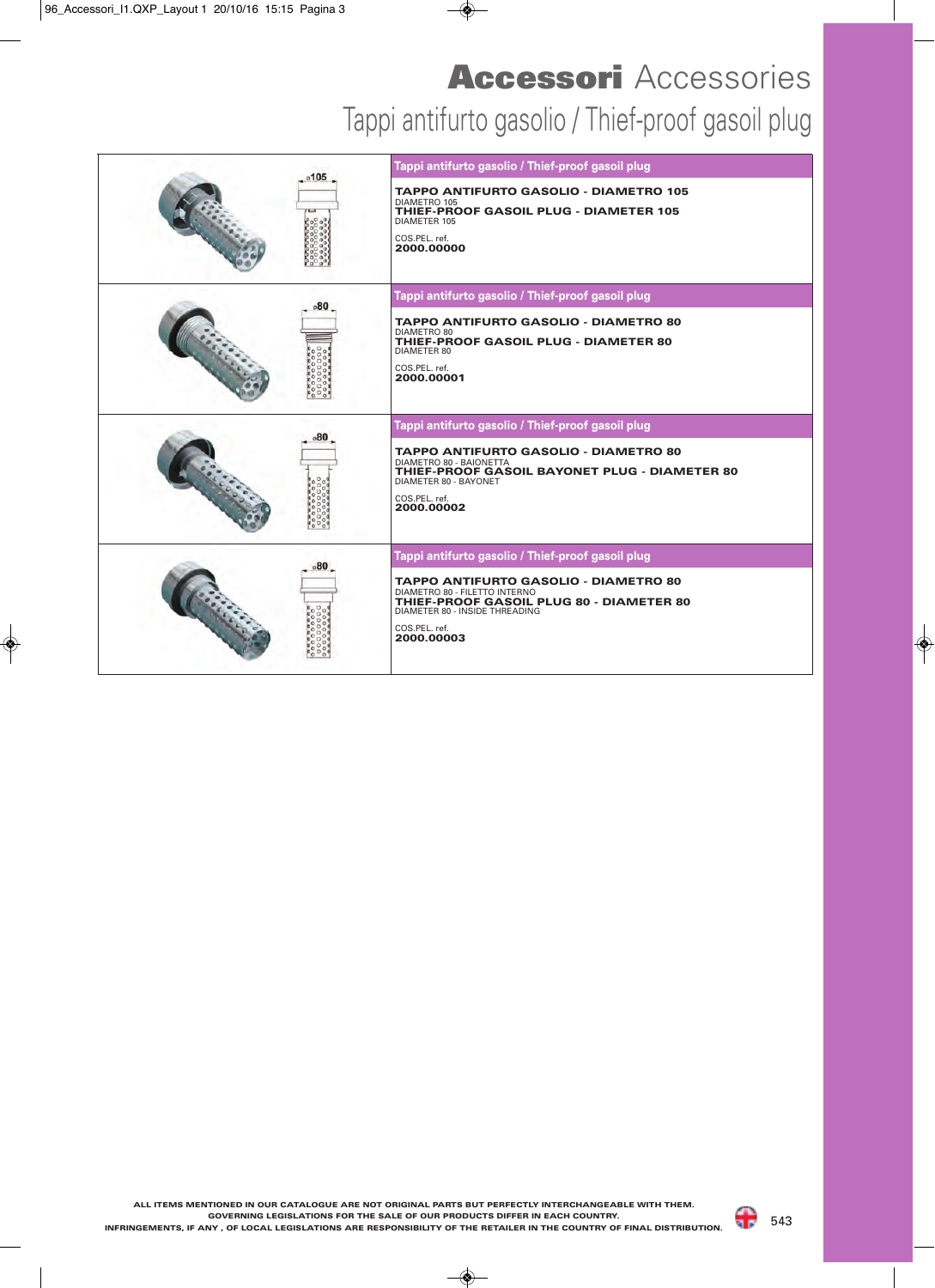#### Griglie riparafanali / Protection grids

| 195<br>300 | <b>Griglie riparafanali / Protection grids</b><br><b>PROTEZIONE FARO</b><br>Per Cos.Ive Daily 96<br><b>GRID</b><br>For Cos.Ive Daily 96<br>COS.PEL. ref.<br>2000.00010                                                           |
|------------|----------------------------------------------------------------------------------------------------------------------------------------------------------------------------------------------------------------------------------|
| 195<br>375 | <b>Griglie riparafanali / Protection grids</b><br><b>PROTEZIONE FARO</b><br>Per Cos.lve Daily 2000<br><b>GRID</b><br>For Cos.lve Daily 2000<br>COS.PEL. ref.<br>2000.00011                                                       |
| 155<br>490 | <b>Griglie riparafanali / Protection grids</b><br><b>PROTEZIONE FARO</b><br>Per Cos.lve Eurotech<br><b>GRID</b><br>For Cos.lve Eurotech<br>COS.PEL. ref.<br>2000.00012                                                           |
| 155<br>440 | <b>Griglie riparafanali / Protection grids</b><br><b>PROTEZIONE FARO</b><br>Per Cos.Me Atego/Sprinter<br><b>GRID</b><br>For Cos.Me Atego/Sprinter<br>COS.PEL. ref.<br>2000.00013                                                 |
| 160<br>570 | <b>Griglie riparafanali / Protection grids</b><br><b>PROTEZIONE FARO</b><br>Per Cos.Me<br><b>GRID</b><br>For Cos.Me<br>COS.PEL. ref.<br>2000.00014                                                                               |
| 500        | <b>Griglie riparafanali / Protection grids</b><br><b>PROTEZIONE FARO</b><br>Per Cos.Vo F-M<br><b>GRID</b><br>For Cos.Vo F-M<br>COS.PEL. ref.<br>2000.00015                                                                       |
| 490        | <b>Griglie riparafanali / Protection grids</b><br><b>PROTEZIONE FARO</b><br>Per Cos.Ma Tga / Cos.Re Premium-Kerax / Cos.Da Cf<br><b>GRID</b><br>For Cos.Ma Tga / Cos.Re Premium-Kerax / Cos.Da Cf<br>COS.PEL. ref.<br>2000.00016 |

544

01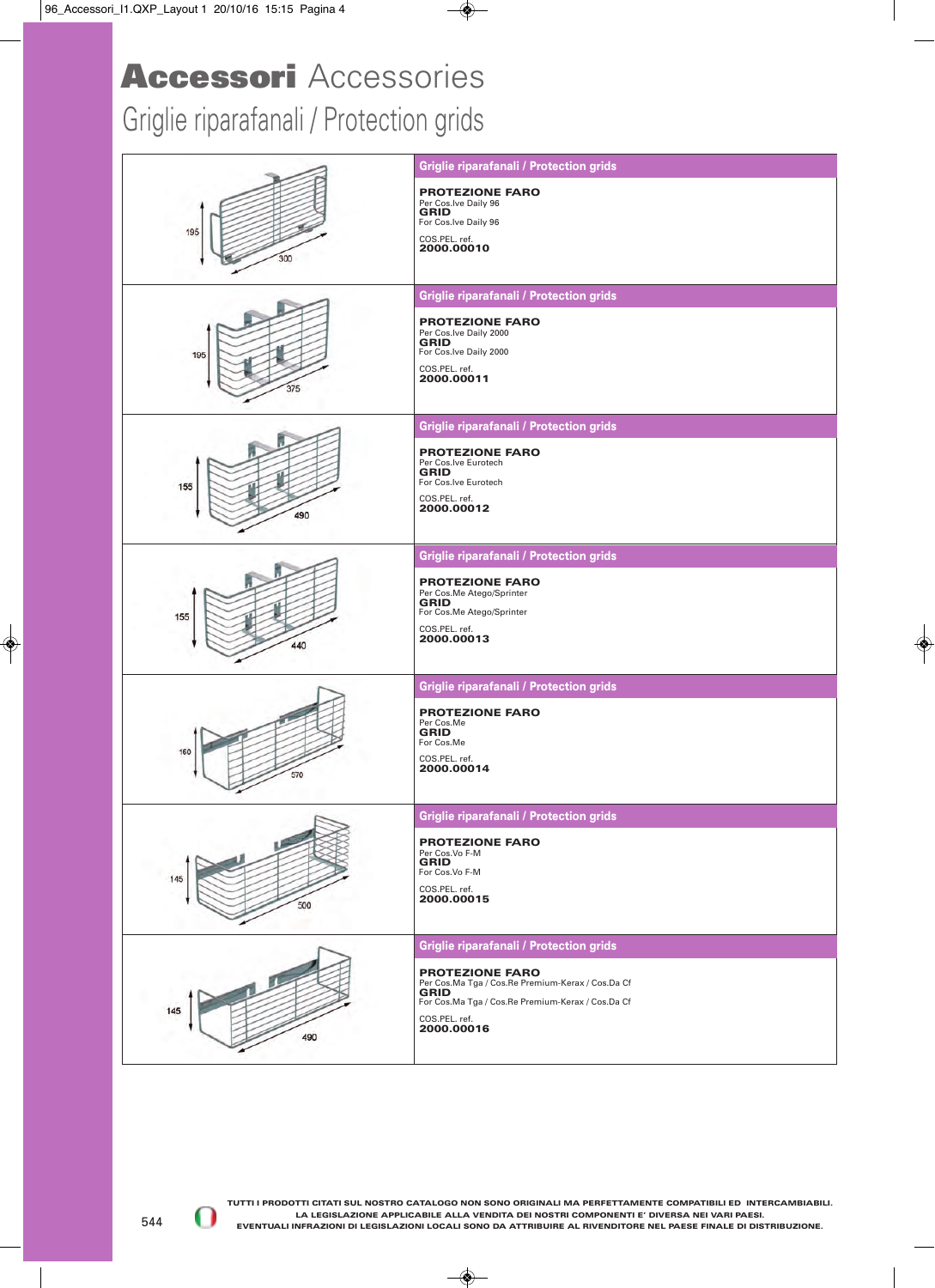## Copribulloni / Cover nuts **Accessori** Accessories

|                                                       |              | <b>Copribulloni / Cover nuts</b>                                                                                                                                                                                                 |
|-------------------------------------------------------|--------------|----------------------------------------------------------------------------------------------------------------------------------------------------------------------------------------------------------------------------------|
|                                                       |              | <b>COPRIBULLONE - DIAMETRO 27mm</b><br>DIAMETRO 27mm - PLASTICA / CROMATO - A.B.S.<br><b>COVER NUT - DIAMETER 27mm</b><br>DIAMETER 27mm - PLASTIC / CHROMED - A.B.S.                                                             |
| $\varnothing$ 27 mm                                   |              | COS.PEL. ref.<br>2000.00130<br>20 pezzi a confezione / 20 pcs each<br>paċk                                                                                                                                                       |
|                                                       |              | <b>Copribulloni / Cover nuts</b>                                                                                                                                                                                                 |
|                                                       |              | <b>COPRIBULLONE - DIAMETRO 30mm</b><br>DIAMETRO 30mm - PLASTICA / CROMATO - A.B.S.<br><b>COVER NUT - DIAMETER 30mm</b><br>DIAMETER 30mm - PLASTIC / CHROMED - A.B.S.<br>COS.PEL. ref.<br>2000.00132                              |
| $\varnothing$ 30 mm                                   | 48           | 20 pezzi a confezione / 20 pcs each<br>paċk                                                                                                                                                                                      |
|                                                       |              | <b>Copribulloni / Cover nuts</b>                                                                                                                                                                                                 |
|                                                       |              | <b>COPRIBULLONE - DIAMETRO 32mm</b><br>DIAMETRO 32mm - PLASTICA / CROMATO - A.B.S.<br><b>COVER NUT - DIAMETER 32mm</b><br>DIAMETER 32mm - PLASTIC / CHROMED - A.B.S.                                                             |
| Ø 32 mm                                               |              | COS.PEL. ref.<br>2000.00135<br>20 pezzi a confezione / 20 pcs each<br>paċk                                                                                                                                                       |
|                                                       |              | <b>Copribulloni / Cover nuts</b>                                                                                                                                                                                                 |
|                                                       |              | <b>COPRIBULLONE - DIAMETRO 33mm</b><br>DIAMETRO 33mm - ACCIAIO INOX<br><b>COVER NUT - DIAMETER 33mm</b><br>DIAMETER 33mm - STAINLESS STEEL<br>COS.PEL. ref.                                                                      |
| Ø 33 mm                                               | 45           | 2000.00144<br>20 pezzi a confezione / 20 pcs each<br>paċk                                                                                                                                                                        |
|                                                       |              | <b>Copribulloni / Cover nuts</b>                                                                                                                                                                                                 |
|                                                       | 51.2<br>50,5 | <b>COPRIBULLONE - DIAMETRO 33mm</b><br>DIAMETRO 33mm - PLASTICA / CROMATO<br><b>COVER NUT - DIAMETER 33mm</b><br>DIAMETER 33mm - PLASTIC / CHROMED<br>COS.PEL. ref.<br>2000.00145<br>20 pezzi a confezione / 20 pcs each<br>paċk |
| $\varnothing$ 33 mm                                   |              |                                                                                                                                                                                                                                  |
| <b>AD ESAURIMENTO SCORTE</b><br><b>UNTIL SELL-OUT</b> |              | <b>Copribulloni / Cover nuts</b>                                                                                                                                                                                                 |
|                                                       |              | <b>COPRIBULLONE - DIAMETRO 33mm</b><br>DIAMETRO 33mm - GRIGIO - A.B.S.<br>COVER NUT - DIAMETER 33mm<br>DIAMETER 33mm - GREY - A.B.S.                                                                                             |
| Ø 33 mm                                               |              | COS.PEL. ref.<br>2000.00146<br>20 pezzi a confezione / 20 pcs each<br>paċk                                                                                                                                                       |
| <b>AD ESAURIMENTO SCORTE</b><br><b>UNTIL SELL-OUT</b> |              | <b>Copribulloni / Cover nuts</b>                                                                                                                                                                                                 |
|                                                       |              | <b>COPRIBULLONE - DIAMETRO 33mm</b><br>DIAMETRO 33mm - H55 - GRIGIO - A.B.S.<br><b>COVER NUT - DIAMETER 33mm</b><br>DIAMETER 33mm - H55 - GREY - A.B.S.                                                                          |
| Ø 33 mm                                               | 55           | COS.PEL. ref.<br>20 pezzi a confezione / 20 pcs each<br>2000.00149<br>paċk                                                                                                                                                       |
| <b>AD ESAURIMENTO SCORTE</b><br><b>UNTIL SELL-OUT</b> |              | <b>Copribulloni / Cover nuts</b>                                                                                                                                                                                                 |
|                                                       |              | <b>COPRIBULLONE - DIAMETRO 33mm</b><br>DIAMETRO 33mm - H55 - NERO - A.B.S.<br><b>COVER NUT - DIAMETER 33mm</b><br>DIAMETER 33mm - H55 - BLACK - A.B.S.                                                                           |
| Ø 33 mm                                               | 55           | COS.PEL. ref.<br>20 pezzi a confezione / 20 pcs each<br>2000.00150<br>paċk                                                                                                                                                       |
|                                                       |              | ALL ITEMS MENTIONED IN OUR CATALOGUE ARE NOT ORIGINAL PARTS BUT PERFECTLY INTERCHANGEABLE WITH THEM.                                                                                                                             |

**GOVERNING LEGISLATIONS FOR THE SALE OF OUR PRODUCTS DIFFER IN EACH COUNTRY.**

**INFRINGEMENTS, IF ANY , OF LOCAL LEGISLATIONS ARE RESPONSIBILITY OF THE RETAILER IN THE COUNTRY OF FINAL DISTRIBUTION.**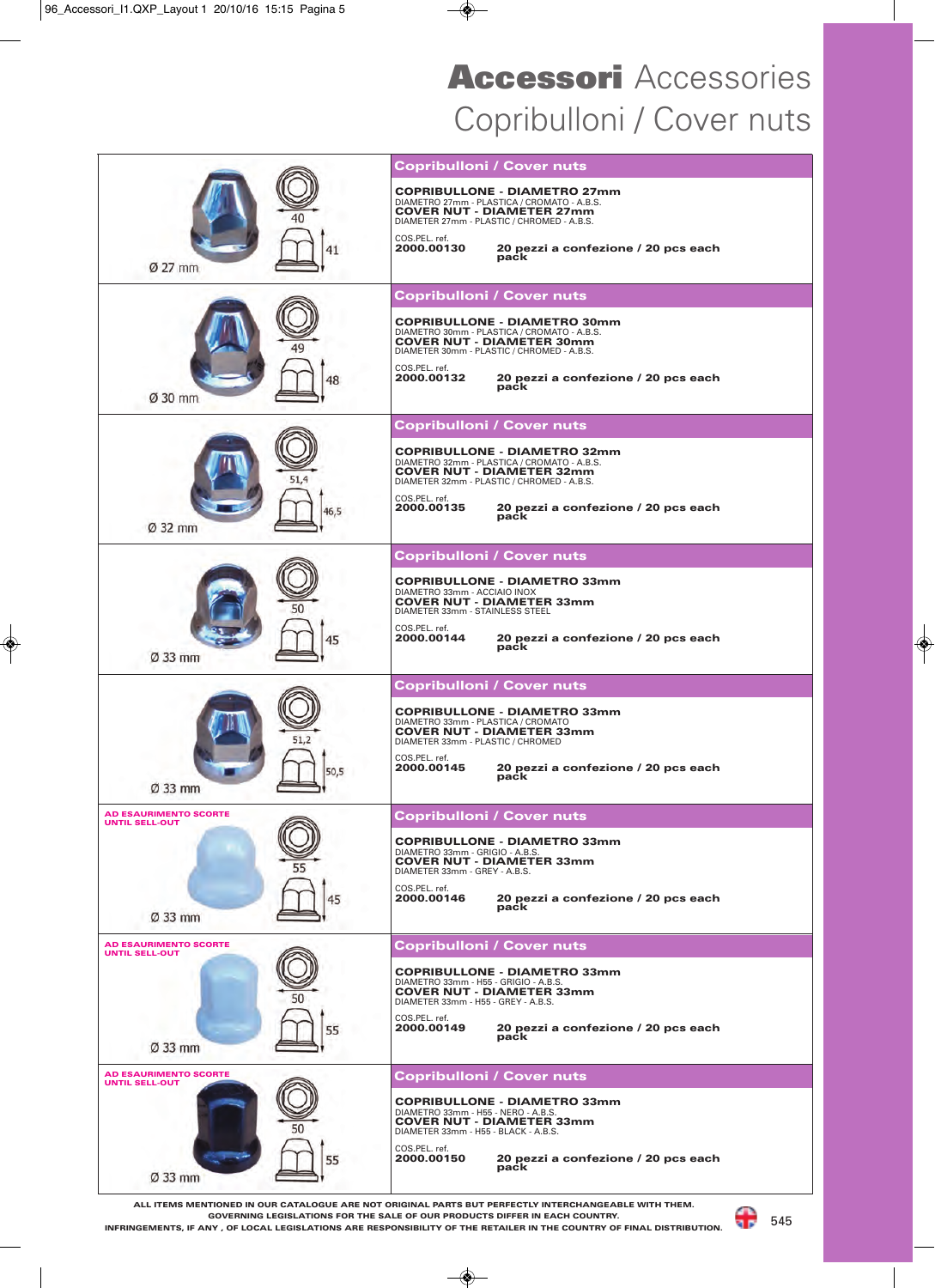#### Anelli / Coppe coprimozzo / Ring wheel covers

|     | Anelli / Coppe coprimozzo / Ring wheel covers                                                                                                                                                                                                                                                 |
|-----|-----------------------------------------------------------------------------------------------------------------------------------------------------------------------------------------------------------------------------------------------------------------------------------------------|
|     | <b>ANELLO COPRIMOZZO 6 FORI</b><br>6 FORI - PLASTICA GRIGIO<br><b>RING WHEEL COVER 6 HOLES</b><br>6 HOLES - PLASTIC GREY                                                                                                                                                                      |
|     | COS.PEL. ref.<br>2000.00200<br>2 pezzi a confezione / 2 pcs each<br>páck                                                                                                                                                                                                                      |
|     | Anelli / Coppe coprimozzo / Ring wheel covers                                                                                                                                                                                                                                                 |
|     | <b>ANELLO COPRIMOZZO 6 FORI</b><br>6 FORI - ACCIAIO VERNICIATO NERO<br><b>RING WHEEL COVER 6 HOLES</b><br>6 HOLES - STEEL PAINTED IN BLACK<br>COS.PEL. ref.<br>2 pezzi a confezione / 2 pcs each<br>2000.00201<br>páck                                                                        |
|     | Anelli / Coppe coprimozzo / Ring wheel covers                                                                                                                                                                                                                                                 |
|     | <b>ANELLO COPRIMOZZO 6 FORI</b><br>6 FORI - ACCIAIO INOX<br><b>RING WHEEL COVER 6 HOLES</b><br>6 HOLES - STAINLESS STEEL<br>COS.PEL. ref.<br>2000.00202<br>2 pezzi a confezione / 2 pcs each<br>páck                                                                                          |
|     | Anelli / Coppe coprimozzo / Ring wheel covers                                                                                                                                                                                                                                                 |
|     | <b>ANELLO COPRIMOZZO 8 FORI</b><br>8 FORI - PLASTICA / GRIGIO - DIAMETRO 22mm<br><b>RING WHEEL COVER 8 HOLES</b><br>8 HOLES - PLASTIC - GREY - DIAMETER 22 mm<br>COS.PEL. ref.<br>2 pezzi a confezione / 2 pcs each<br>pack<br>2000.00206                                                     |
|     | Anelli / Coppe coprimozzo / Ring wheel covers                                                                                                                                                                                                                                                 |
|     | <b>ANELLO COPRIMOZZO 8 FORI</b><br>8 FORI - ACCIAIO VERNICIATO NERO<br><b>RING WHEEL COVER 8 HOLES</b><br>8 HOLES - STEEL PAINTED IN BLACK<br>COS.PEL. ref.<br>2000.00207<br>2 pezzi a confezione / 2 pcs each<br>páck                                                                        |
|     | Anelli / Coppe coprimozzo / Ring wheel covers                                                                                                                                                                                                                                                 |
|     | <b>ANELLO COPRIMOZZO 8 FORI</b><br>8 HOLES - ACCIAIO INOX<br>RING WHEEL COVER 8 HOLES<br>8 HOLES - STAINLESS STEEL<br>COS.PEL. ref.<br>2000.00208<br>2 pezzi a confezione / 2 pcs each<br>páck                                                                                                |
|     |                                                                                                                                                                                                                                                                                               |
|     | Anelli / Coppe coprimozzo / Ring wheel covers<br><b>ANELLO COPRIMOZZO 10 FORI</b><br>10 FORI - PLASTICA - GRIGIO - DIAMETRO 22mm<br><b>RING WHEEL COVER 10 HOLES</b><br>10 HOLES - PLASTIC - GREY - DIAMETER 22mm<br>COS.PEL. ref.<br>2000.00211<br>2 pezzi a confezione / 2 pcs each<br>páck |
|     |                                                                                                                                                                                                                                                                                               |
|     | Anelli / Coppe coprimozzo / Ring wheel covers                                                                                                                                                                                                                                                 |
|     | <b>ANELLO COPRIMOZZO 10 FORI</b><br>10 FORI - PLASTICA - GRIGIO - DIAMETRO 32mm<br><b>RING WHEEL COVER 10 HOLES</b><br>10 FORI - PLASTIC - GREY - DIAMETER 32mm<br>COS.PEL. ref.                                                                                                              |
| 546 | 2000.00213<br>2 pezzi a confezione / 2 pcs each<br>páck<br>TUTTI I PRODOTTI CITATI SUL NOSTRO CATALOGO NON SONO ORIGINALI MA PERFETTAMENTE COMPATIBILI ED INTERCAMBIABILI.<br>LA LEGISLAZIONE APPLICABILE ALLA VENDITA DEI NOSTRI COMPONENTI E' DIVERSA NEI VARI PAESI.                       |

**LA LEGISLAZIONE APPLICABILE ALLA VENDITA DEI NOSTRI COMPONENTI E' DIVERSA NEI VARI PAESI. EVENTUALI INFRAZIONI DI LEGISLAZIONI LOCALI SONO DA ATTRIBUIRE AL RIVENDITORE NEL PAESE FINALE DI DISTRIBUZIONE.**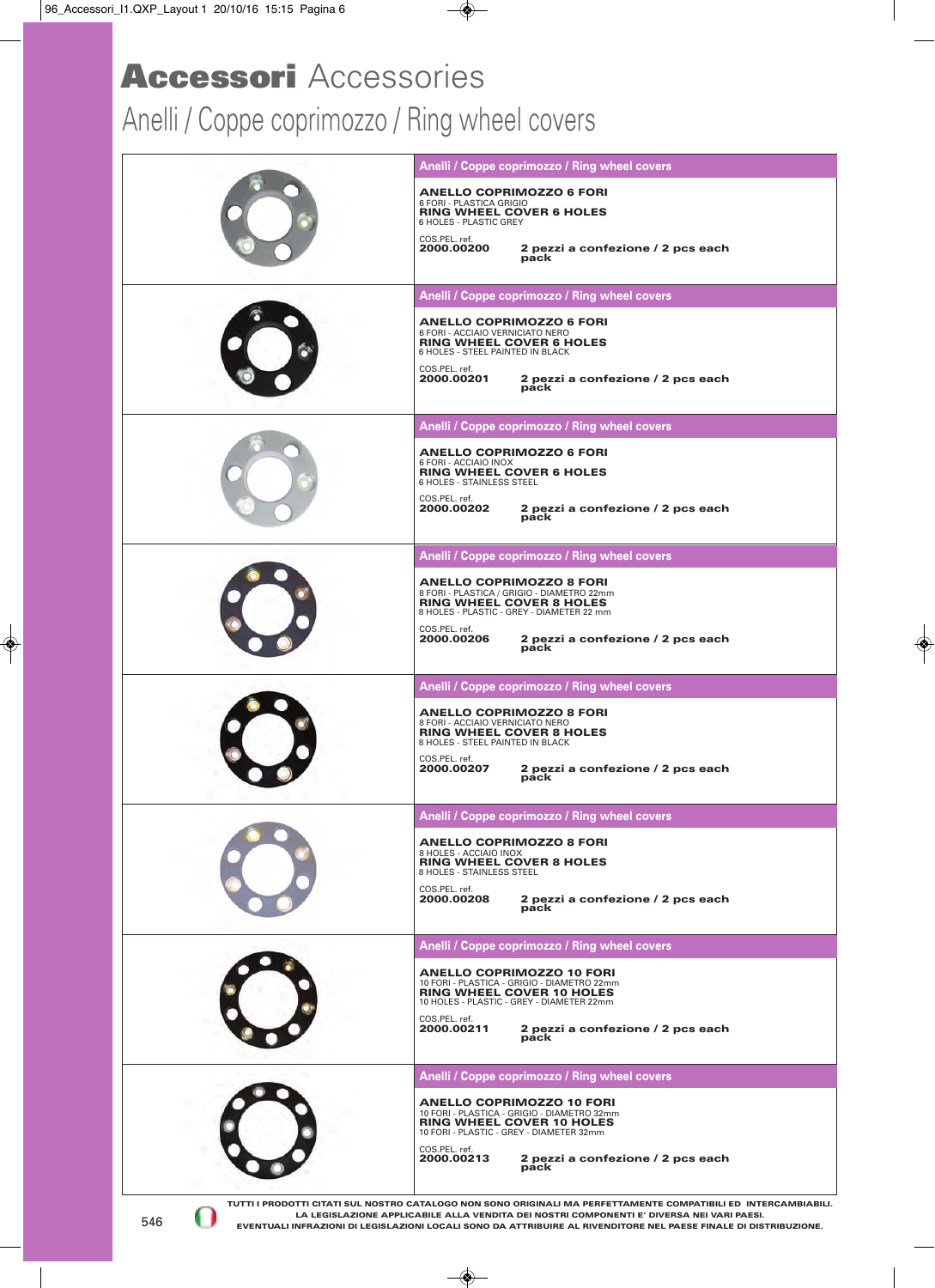## Anelli / Coppe coprimozzo / Ring wheel covers **Accessori** Accessories

|                                                       | Anelli / Coppe coprimozzo / Ring wheel covers<br><b>ANELLO COPRIMOZZO 10 FORI</b><br>10 FORI - ACCIAIO - NERO<br><b>RING WHEEL COVER 10 HOLES</b><br>10 HOLES - STAINLESS STEEL - BLACK<br>COS.PEL. ref.<br>2000.00215<br>2 pezzi a confezione / 2 pcs each<br>páck |
|-------------------------------------------------------|---------------------------------------------------------------------------------------------------------------------------------------------------------------------------------------------------------------------------------------------------------------------|
|                                                       | Anelli / Coppe coprimozzo / Ring wheel covers<br><b>ANELLO COPRIMOZZO 10 FORI</b><br>10 FORI - ACCIAIO INOX<br>RING WHEEL COVER 10 HOLES<br>10 HOLES - STAINLESS STEEL<br>COS.PEL. ref.<br>2 pezzi a confezione / 2 pcs each<br>2000.00216<br>páck                  |
|                                                       | Anelli / Coppe coprimozzo / Ring wheel covers<br><b>COPPA COPRIMOZZO 8 FORI</b><br>8 FORI - ACCIAIO INOX<br><b>RING WHEEL COVER 8 HOLES</b><br>8 HOLES - STAINLESS STEEL<br>COS.PEL. ref.<br>2000.00249<br>2 pezzi a confezione / 2 pcs each<br>páck                |
|                                                       | Anelli / Coppe coprimozzo / Ring wheel covers<br><b>COPPA COPRIMOZZO 6 FORI</b><br>6 FORI - PLASTICA - GRIGIO<br><b>RING WHEEL COVER 6 HOLES</b><br>6 HOLES - PLASTIC - GREY<br>COS.PEL. ref.<br>2000.00250<br>2 pezzi a confezione / 2 pcs each<br>páck            |
|                                                       | Anelli / Coppe coprimozzo / Ring wheel covers<br><b>COPPA COPRIMOZZO 6 FORI</b><br>6 HOLES - ACCIAIO INOX<br><b>WHEEL COVER 6 HOLES</b><br>6 HOLES - STAINLESS STEEL<br>COS.PEL. ref.<br>2000.00251<br>2 pezzi a confezione / 2 pcs each<br>páck                    |
|                                                       | Anelli / Coppe coprimozzo / Ring wheel covers<br><b>COPPA COPRIMOZZO 10 FORI</b><br>10 FORI - ACCIAIO INOX<br><b>WHEEL COVER 10 HOLES</b><br>10 HOLES - STAINLESS STEEL<br>COS.PEL. ref.<br>2 pezzi a confezione / 2 pcs each<br>2000.00252<br>páck                 |
| <b>AD ESAURIMENTO SCORTE</b><br><b>UNTIL SELL-OUT</b> | Anelli / Coppe coprimozzo / Ring wheel covers<br><b>COPPA COPRIMOZZO 10 FORI</b><br>10 FORI - C/LEGA INOX<br><b>WHEEL COVER INOX 10 HOLES</b><br>10 HOLES - STAINLESS STEEL<br>COS.PEL. ref.<br>2000.00256<br>2 pezzi a confezione / 2 pcs each<br>páck             |

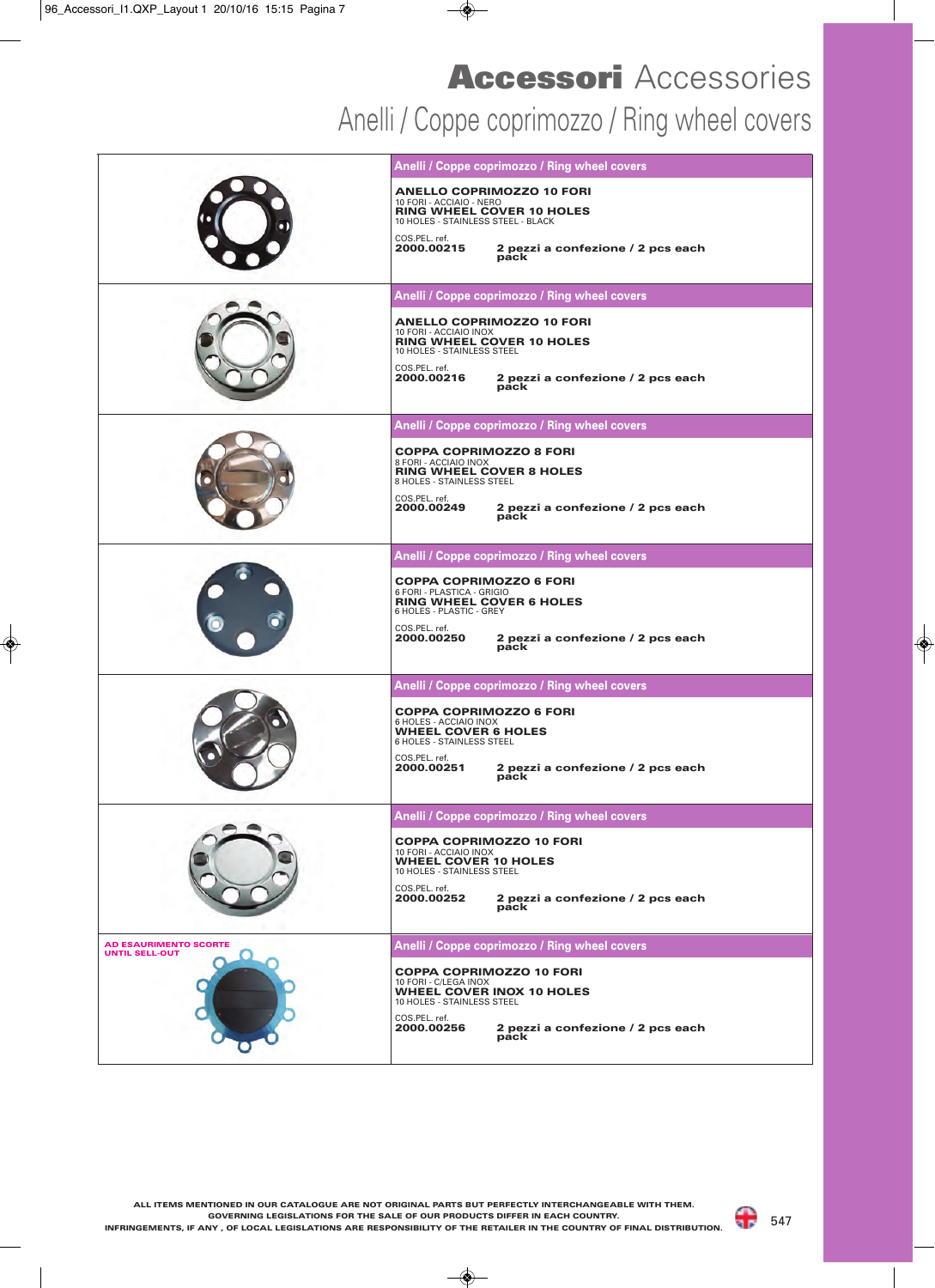# Taniche acqua / Water tanks **Accessori** Accessories

|                   | Taniche acqua / Water tanks                                                                                                                                                                                                                                                                                                      |
|-------------------|----------------------------------------------------------------------------------------------------------------------------------------------------------------------------------------------------------------------------------------------------------------------------------------------------------------------------------|
|                   | <b>SUPPORTO PER TANICA PLASTICA 25 LT.</b><br>25 LT.                                                                                                                                                                                                                                                                             |
|                   | <b>TANK SUPPORT 25 LT.</b><br>25 LT.                                                                                                                                                                                                                                                                                             |
|                   | COS.PEL. ref.                                                                                                                                                                                                                                                                                                                    |
|                   | 6000.00009                                                                                                                                                                                                                                                                                                                       |
|                   | Taniche acqua / Water tanks                                                                                                                                                                                                                                                                                                      |
|                   |                                                                                                                                                                                                                                                                                                                                  |
|                   | <b>TANICA IN PLASTICA 25 LT.</b><br>P.V.C.<br><b>TANK 25 LT.</b>                                                                                                                                                                                                                                                                 |
| $\sqrt{U}$<br>610 | P.V.C.                                                                                                                                                                                                                                                                                                                           |
|                   | COS.PEL. ref.<br>6000.00010                                                                                                                                                                                                                                                                                                      |
| 150               |                                                                                                                                                                                                                                                                                                                                  |
|                   | Taniche acqua / Water tanks                                                                                                                                                                                                                                                                                                      |
|                   | <b>TANICA PLASTICA CON SUPPORTO ZINCATO 25 LT.</b><br>P.V.C.                                                                                                                                                                                                                                                                     |
| 610               | <b>25 LITER TANK WITH GALVANIZED SUPPORT</b><br>P.V.C.                                                                                                                                                                                                                                                                           |
|                   | COS.PEL. ref.                                                                                                                                                                                                                                                                                                                    |
| 150               | 6000.00011                                                                                                                                                                                                                                                                                                                       |
|                   | Taniche acqua / Water tanks                                                                                                                                                                                                                                                                                                      |
|                   | TANICA 12 LT.                                                                                                                                                                                                                                                                                                                    |
| 170               | <b>INOX FORETTATO</b><br><b>TANK 12 LT.</b>                                                                                                                                                                                                                                                                                      |
|                   | ANTI-REFLEX STAINELSS STEEL<br>COS.PEL. ref.                                                                                                                                                                                                                                                                                     |
| 죞                 | 6000.00012                                                                                                                                                                                                                                                                                                                       |
|                   |                                                                                                                                                                                                                                                                                                                                  |
|                   | Taniche acqua / Water tanks                                                                                                                                                                                                                                                                                                      |
| 280               | <b>TANICA 25 LT. MOTRICE</b><br><b>INOX FIORETTATO - PER MOTRICE</b>                                                                                                                                                                                                                                                             |
|                   | <b>TANK 25 LT. FOR TRACTOR</b><br>ANTI-REFLEX STAINLESS STEEL - FOR TRACTOR                                                                                                                                                                                                                                                      |
|                   | COS.PEL. ref.                                                                                                                                                                                                                                                                                                                    |
|                   | 6000.00013                                                                                                                                                                                                                                                                                                                       |
|                   | <b>Taniche acqua / Water tanks</b>                                                                                                                                                                                                                                                                                               |
|                   | <b>TANICA 25 LT. PER MOTRICE</b>                                                                                                                                                                                                                                                                                                 |
|                   | <b>INOX FIORETTATO - PER MOTRICE</b><br><b>TANK 25 LT. FOR TRACTOR</b>                                                                                                                                                                                                                                                           |
|                   | ANTI-REFLEX STAINLESS STEEL - FOR TRACTOR<br>COS.PEL. ref.                                                                                                                                                                                                                                                                       |
|                   | 6000.00014                                                                                                                                                                                                                                                                                                                       |
|                   |                                                                                                                                                                                                                                                                                                                                  |
|                   | Taniche acqua / Water tanks                                                                                                                                                                                                                                                                                                      |
| 000               | <b>TANICA 25 LT.</b><br>INOX FIORETTATO - PER COS.DA                                                                                                                                                                                                                                                                             |
|                   | <b>TANK 25 LT.</b><br>ANTI-REFLEX STAINLESS STEEL - FOR COS.DA                                                                                                                                                                                                                                                                   |
| .170.             | COS.PEL. ref.<br>6000.00015                                                                                                                                                                                                                                                                                                      |
| 400               |                                                                                                                                                                                                                                                                                                                                  |
|                   | Taniche acqua / Water tanks                                                                                                                                                                                                                                                                                                      |
| 170               | TANICA 16 LT.                                                                                                                                                                                                                                                                                                                    |
|                   | INOX FIORETTATO - PER COS.ME ACTROS<br><b>TANK 16 LT.</b><br>ANTI-REFLEX STAINLESS STEEL - FOR COS.ME ACTROS                                                                                                                                                                                                                     |
|                   | COS.PEL. ref.                                                                                                                                                                                                                                                                                                                    |
|                   | 6000.00016                                                                                                                                                                                                                                                                                                                       |
|                   |                                                                                                                                                                                                                                                                                                                                  |
| 548               | TUTTI I PRODOTTI CITATI SUL NOSTRO CATALOGO NON SONO ORIGINALI MA PERFETTAMENTE COMPATIBILI ED INTERCAMBIABILI.<br>LA LEGISLAZIONE APPLICABILE ALLA VENDITA DEI NOSTRI COMPONENTI E' DIVERSA NEI VARI PAESI.<br>EVENTUALI INFRAZIONI DI LEGISLAZIONI LOCALI SONO DA ATTRIBUIRE AL RIVENDITORE NEL PAESE FINALE DI DISTRIBUZIONE. |

**EVENTUALI INFRAZIONI DI LEGISLAZIONI LOCALI SONO DA ATTRIBUIRE AL RIVENDITORE NEL PAESE FINALE DI DISTRIBUZIONE.**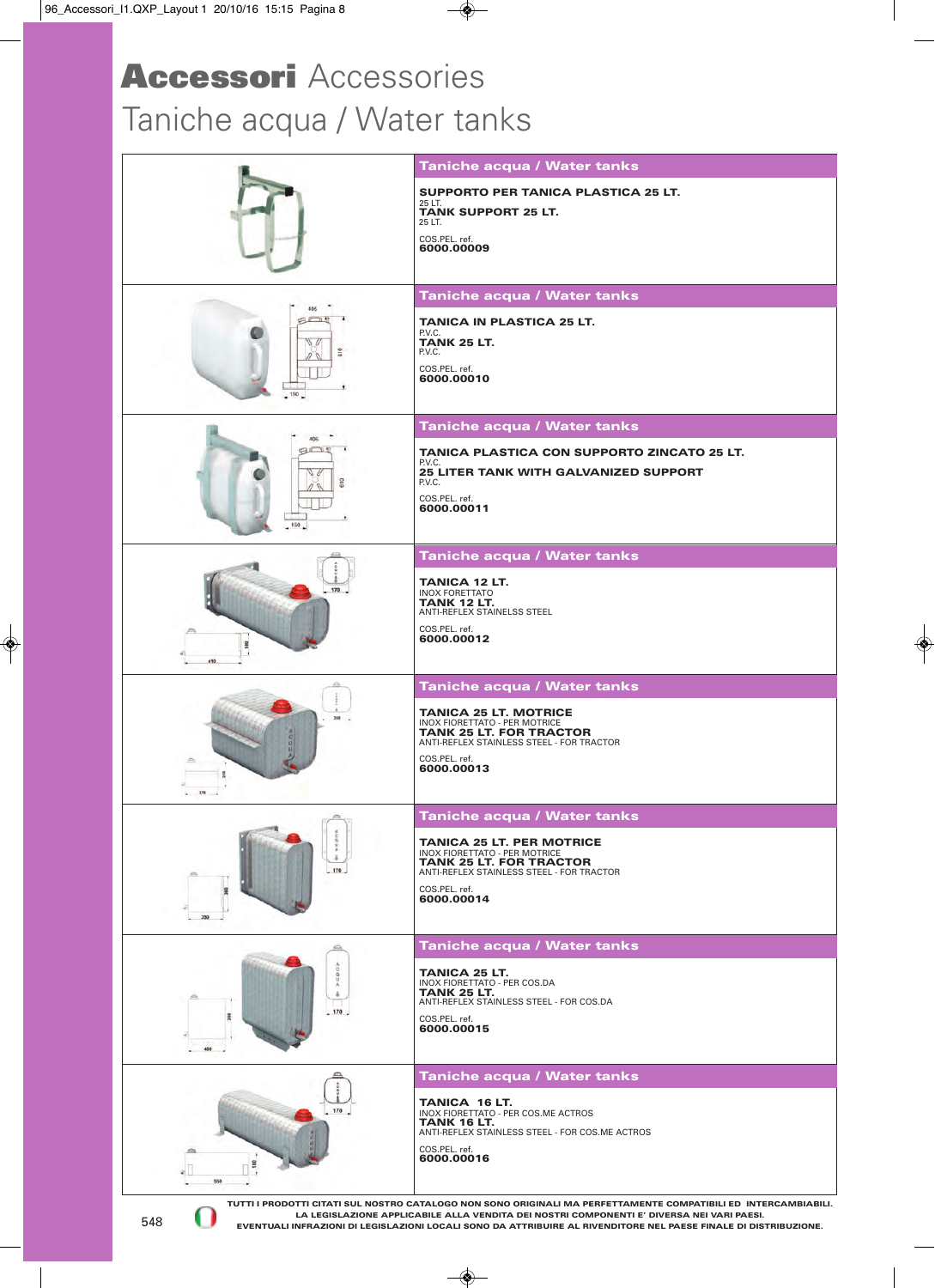# Taniche acqua / Water tanks **Accessori** Accessories

|               | Taniche acqua / Water tanks                                                                                                                           |
|---------------|-------------------------------------------------------------------------------------------------------------------------------------------------------|
|               | <b>TAPPO PER TANICA PLASTICA</b>                                                                                                                      |
|               | <b>COVER FOR TANK</b>                                                                                                                                 |
|               | COS.PEL. ref.<br>6000.00017                                                                                                                           |
|               | Taniche acqua / Water tanks                                                                                                                           |
| $-170$<br>550 | <b>TANICA 17 LT.</b><br>INOX FIORETTATO - PER COS.DA<br><b>TANK 17 LT.</b><br>ANTI-REFLEX STAINLESS STEEL - FOR COS.DA<br>COS.PEL. ref.<br>6000.00018 |
|               | Taniche acqua / Water tanks                                                                                                                           |
|               | <b>PORTASAPONE</b>                                                                                                                                    |
| 200           | <b>SOAP DISPENSER</b>                                                                                                                                 |
|               | COS.PEL. ref.<br>6000.00030                                                                                                                           |
| 655           |                                                                                                                                                       |



a P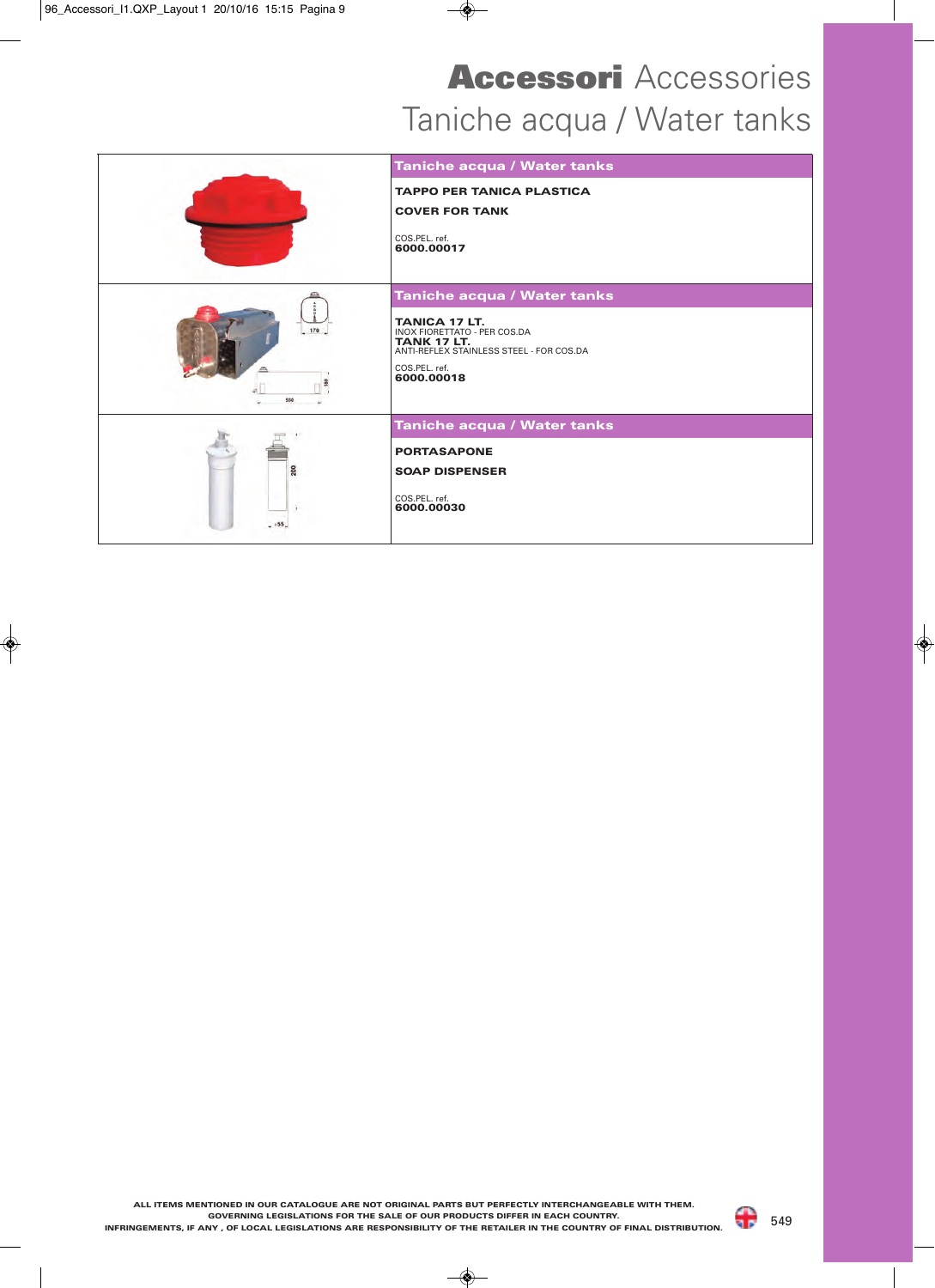# Vaschette espansione / Expansion tanks

|     | <b>RE Kerax/RE Nuovo Premium</b>                                                                                                                                                                             |
|-----|--------------------------------------------------------------------------------------------------------------------------------------------------------------------------------------------------------------|
|     | <b>VASCHETTA ESPANSIONE</b>                                                                                                                                                                                  |
|     | <b>EXPANSION TANK</b>                                                                                                                                                                                        |
|     | COS.PEL. ref.<br>SIMILAR ref.<br>2101.30080                                                                                                                                                                  |
|     | 7485132205                                                                                                                                                                                                   |
|     |                                                                                                                                                                                                              |
|     | VO F-M vers.2/VO F-H/VO F-H vers.2                                                                                                                                                                           |
|     | <b>VASCHETTA ESPANSIONE</b>                                                                                                                                                                                  |
|     | <b>EXPANSION TANK</b>                                                                                                                                                                                        |
|     | COS.PEL. ref.<br>SIMILAR ref.                                                                                                                                                                                |
|     | 2102.13080<br>1676400 / 1676576                                                                                                                                                                              |
|     |                                                                                                                                                                                                              |
|     |                                                                                                                                                                                                              |
|     | VO F-M vers.2/VO F-H/VO F-H vers.2                                                                                                                                                                           |
|     | <b>VASCHETTA ESPANSIONE</b>                                                                                                                                                                                  |
|     | <b>EXPANSION TANK</b>                                                                                                                                                                                        |
|     | COS.PEL. ref.<br>SIMILAR ref.<br>2102.64080<br>1674918                                                                                                                                                       |
|     |                                                                                                                                                                                                              |
|     |                                                                                                                                                                                                              |
|     | SCA CR 114-124-144-164                                                                                                                                                                                       |
|     | <b>VASCHETTA ESPANSIONE</b>                                                                                                                                                                                  |
|     | <b>EXPANSION TANK</b>                                                                                                                                                                                        |
|     | COS.PEL. ref.<br>SIMILAR ref.                                                                                                                                                                                |
|     | 2103.44080<br>1370707 / 1385966 / 1421090 / 1511775 / 1765735 / 1855164 / 1894478                                                                                                                            |
|     |                                                                                                                                                                                                              |
|     | <b>SCA CR - R</b>                                                                                                                                                                                            |
|     | <b>VASCHETTA ESPANSIONE</b>                                                                                                                                                                                  |
|     | <b>EXPANSION TANK</b>                                                                                                                                                                                        |
|     | COS.PEL. ref.<br>SIMILAR ref.                                                                                                                                                                                |
|     | 2103.45080<br>1949013                                                                                                                                                                                        |
|     |                                                                                                                                                                                                              |
|     |                                                                                                                                                                                                              |
|     | <b>DA CF</b>                                                                                                                                                                                                 |
|     | <b>VASCHETTA ESPANSIONE</b>                                                                                                                                                                                  |
|     | <b>EXPANSION TANK</b>                                                                                                                                                                                        |
|     | COS.PEL. ref.<br>SIMILAR ref.<br>1660859<br>2104.85080                                                                                                                                                       |
|     |                                                                                                                                                                                                              |
|     |                                                                                                                                                                                                              |
|     | DA XF 95 1aSerie XF 95 2aSerie                                                                                                                                                                               |
|     | <b>VASCHETTA ESPANSIONE</b>                                                                                                                                                                                  |
|     | <b>EXPANSION TANK</b>                                                                                                                                                                                        |
|     | COS.PEL. ref.<br>SIMILAR ref.<br>2104.95080<br>0393391 / 1295910 / 1607794                                                                                                                                   |
|     |                                                                                                                                                                                                              |
|     |                                                                                                                                                                                                              |
|     | <b>ME Axor</b>                                                                                                                                                                                               |
|     | <b>VASCHETTA ESPANSIONE</b>                                                                                                                                                                                  |
|     | <b>EXPANSION TANK</b>                                                                                                                                                                                        |
|     | COS.PEL. ref.<br>SIMILAR ref.                                                                                                                                                                                |
|     | 2105.94080<br>A9405010003                                                                                                                                                                                    |
|     |                                                                                                                                                                                                              |
|     | TUTTI I PRODOTTI CITATI SUL NOSTRO CATALOGO NON SONO ORIGINALI MA PERFETTAMENTE COMPATIBILI ED INTERCAMBIABILI.                                                                                              |
| 550 | LA LEGISLAZIONE APPLICABILE ALLA VENDITA DEI NOSTRI COMPONENTI E' DIVERSA NEI VARI PAESI.<br>EVENTUALLINERAZIONI DI LEGISI AZIONI LOCALI SONO DA ATTRIRUIRE AL RIVENDITORE NEL PAESE FINALE DI DISTRIRUZIONE |

550

**LA LEGISLAZIONE APPLICABILE ALLA VENDITA DEI NOSTRI COMPONENTI E' DIVERSA NEI VARI PAESI. EVENTUALI INFRAZIONI DI LEGISLAZIONI LOCALI SONO DA ATTRIBUIRE AL RIVENDITORE NEL PAESE FINALE DI DISTRIBUZIONE.**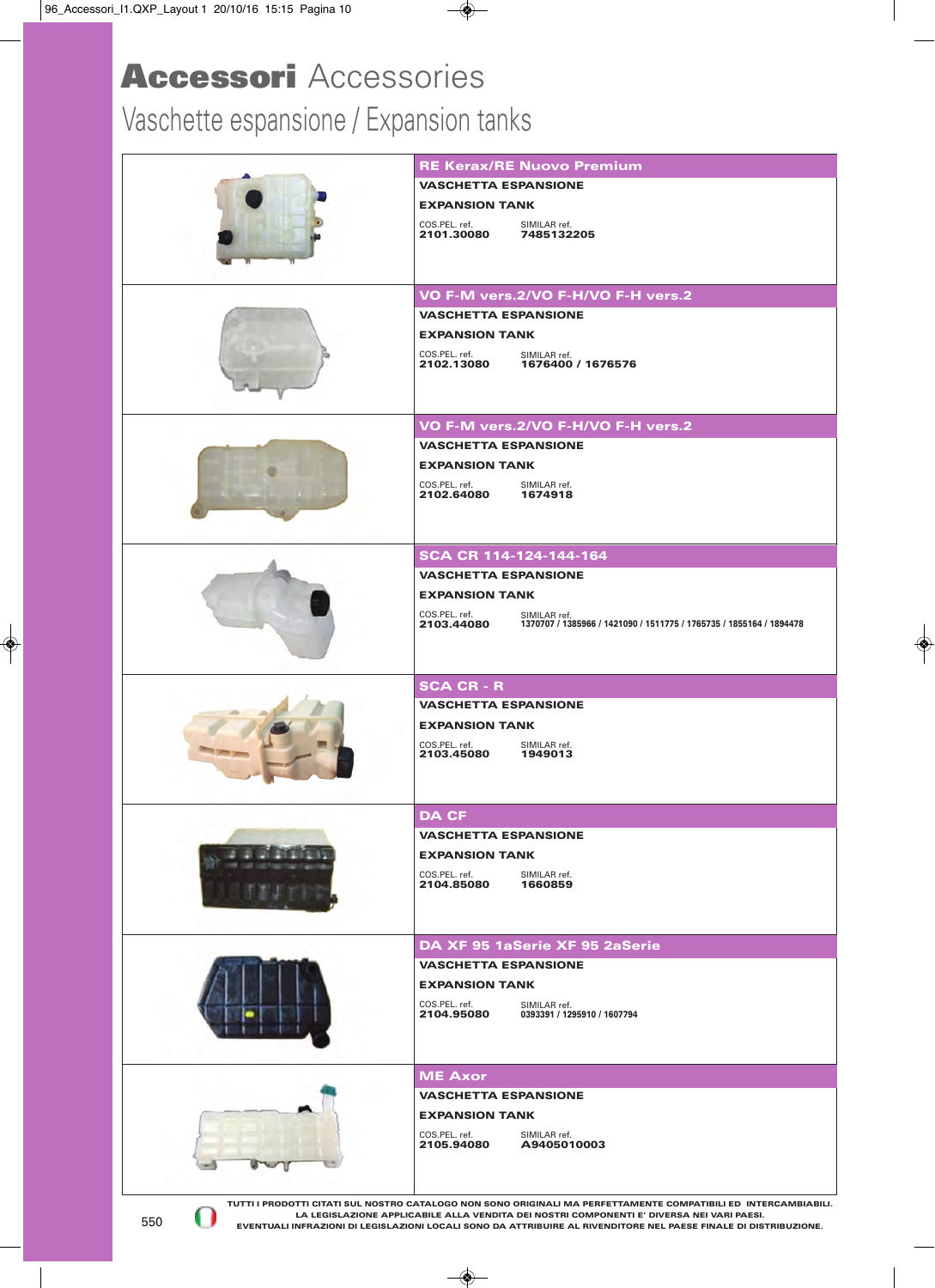## Vaschette espansione / Expansion tanks **Accessori** Accessories

|   | <b>ME ActrosMP2/MegaSpaceMP2</b>                                                                               |
|---|----------------------------------------------------------------------------------------------------------------|
|   | <b>VASCHETTA ESPANSIONE</b>                                                                                    |
|   | <b>EXPANSION TANK</b>                                                                                          |
|   | COS.PEL. ref.<br>SIMILAR ref.<br>9100002004 / A0005003149<br>2105.94180                                        |
|   | ME ActrosMP2/MegaSpaceMP2/ME Citaro Euro 4/ME Citaro 0530                                                      |
|   | <b>VASCHETTA ESPANSIONE</b>                                                                                    |
|   | <b>EXPANSION TANK</b>                                                                                          |
|   | COS.PEL. ref.<br>SIMILAR ref.<br>COS.PEL. ref.<br><b>2105.94181</b><br>A0005003049 / A0005003449 / A0005003849 |
|   | <b>IVE Daily 2006</b>                                                                                          |
|   | <b>VASCHETTA ESPANSIONE</b>                                                                                    |
|   | <b>EXPANSION TANK</b>                                                                                          |
|   | COS.PEL. ref.<br>SIMILAR ref.<br>COS.PEL. ref.<br><b>2106.39080</b><br>504045819                               |
|   |                                                                                                                |
|   |                                                                                                                |
|   |                                                                                                                |
|   | <b>IVE Daily 2014</b><br><b>VASCHETTA ESPANSIONE</b>                                                           |
| ິ |                                                                                                                |
|   | <b>EXPANSION TANK</b>                                                                                          |
|   | COS.PEL. ref.<br>SIMILAR ref.<br>504359964<br>2106.40080                                                       |
|   |                                                                                                                |
|   |                                                                                                                |
|   | <b>IVE Eurotech/IVE Eurostar</b>                                                                               |
|   | <b>SERBATOIO LAVACRISTALLI</b>                                                                                 |
|   | <b>TANK</b>                                                                                                    |
|   | COS.PEL. ref.<br>SIMILAR ref.<br>98409491<br>2106.43080                                                        |
|   |                                                                                                                |
|   |                                                                                                                |
|   | <b>IVE Eurotrakker</b>                                                                                         |
|   | <b>VASCHETTA ESPANSIONE</b>                                                                                    |
|   | <b>EXPANSION TANK</b>                                                                                          |
|   | COS.PEL. ref.<br>SIMILAR ref.                                                                                  |
|   | 2106.43081<br>8166285                                                                                          |
|   |                                                                                                                |
|   | <b>IVE Eurotech/IVE Eurostar/IVE Eurotrakker</b>                                                               |
|   | <b>VASCHETTA ESPANSIONE</b>                                                                                    |
|   | <b>EXPANSION TANK</b>                                                                                          |
|   | COS.PEL. ref.<br>SIMILAR ref.                                                                                  |
|   | 2106.43082<br>8168290                                                                                          |
|   |                                                                                                                |
|   |                                                                                                                |
|   | IVE Eurocargo 2009 75e13/120e18/IVE Eurocargo 2009 120e21/180e28                                               |
|   | <b>VASCHETTA ESPANSIONE</b>                                                                                    |
|   | <b>EXPANSION TANK</b>                                                                                          |
|   | COS.PEL. ref.<br>SIMILAR ref.<br>2106.70080<br>98426669                                                        |
|   |                                                                                                                |
|   |                                                                                                                |
|   |                                                                                                                |

**ALL ITEMS MENTIONED IN OUR CATALOGUE ARE NOT ORIGINAL PARTS BUT PERFECTLY INTERCHANGEABLE WITH THEM. GOVERNING LEGISLATIONS FOR THE SALE OF OUR PRODUCTS DIFFER IN EACH COUNTRY. INFRINGEMENTS, IF ANY , OF LOCAL LEGISLATIONS ARE RESPONSIBILITY OF THE RETAILER IN THE COUNTRY OF FINAL DISTRIBUTION.**

च ह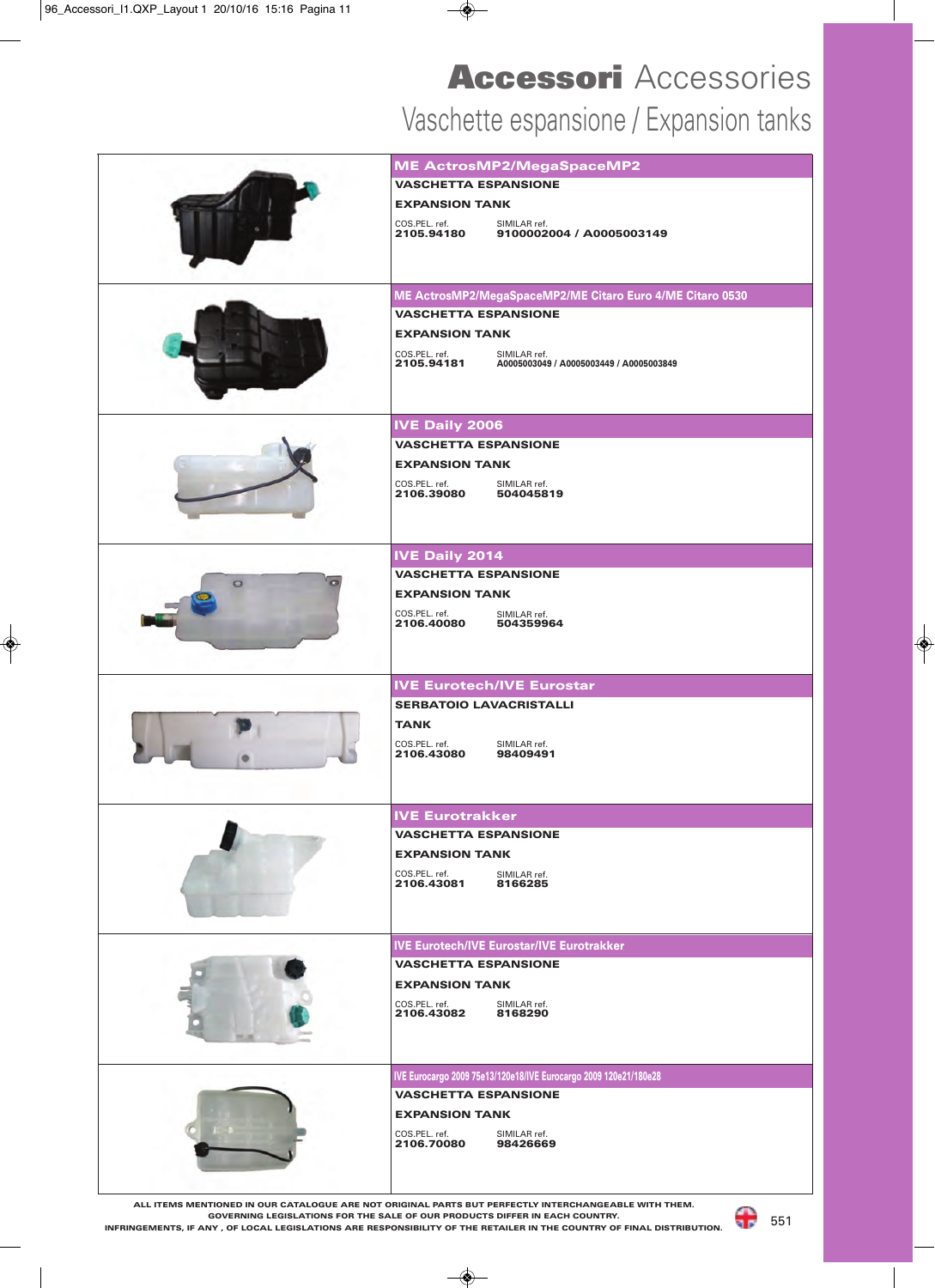#### Vaschette espansione / Expansion tanks

| IVE Stralis AD/AT/IVE Stralis AS/IVE Nuovo Stralis 2007 AD - AT/IVE Nuovo Stralis 2007 AS            |
|------------------------------------------------------------------------------------------------------|
| <b>VASCHETTA ESPANSIONE</b>                                                                          |
| <b>EXPANSION TANK</b>                                                                                |
| COS.PEL. ref.<br>SIMILAR ref.<br>2106.80080<br>41215631                                              |
|                                                                                                      |
|                                                                                                      |
| <b>IVE Stralis 2013 HI-WAY - AS</b>                                                                  |
| <b>VASCHETTA ESPANSIONE</b>                                                                          |
| <b>EXPANSION TANK</b>                                                                                |
| COS.PEL. ref.<br>SIMILAR ref.<br>2106.92080<br>41215632                                              |
|                                                                                                      |
|                                                                                                      |
| <b>MAF2000</b>                                                                                       |
| <b>VASCHETTA ESPANSIONE</b>                                                                          |
| <b>EXPANSION TANK</b>                                                                                |
| COS.PEL. ref.<br>SIMILAR ref.<br>2107.02080<br>81061026114 / 81061026117 / 81061026206 / 81061026208 |
|                                                                                                      |
|                                                                                                      |
| <b>MAF2000</b>                                                                                       |
| <b>VASCHETTA ESPANSIONE</b>                                                                          |
| <b>EXPANSION TANK</b>                                                                                |
| COS.PEL. ref.<br>SIMILAR ref.<br>2107.02081<br>81061026110 / 81061026112 / 81061026205 / 81061026209 |
|                                                                                                      |
|                                                                                                      |
| MA F 2000/MA TGA LX/MA TGA XL/XXL/MA TGS/MA TGX                                                      |
| <b>SERBATOIO OLIO STERZO</b>                                                                         |
| <b>EXPANSION TANK</b>                                                                                |
| COS.PEL. ref.<br>SIMILAR ref.<br>2107.02082<br>81473016048                                           |
|                                                                                                      |
|                                                                                                      |

U D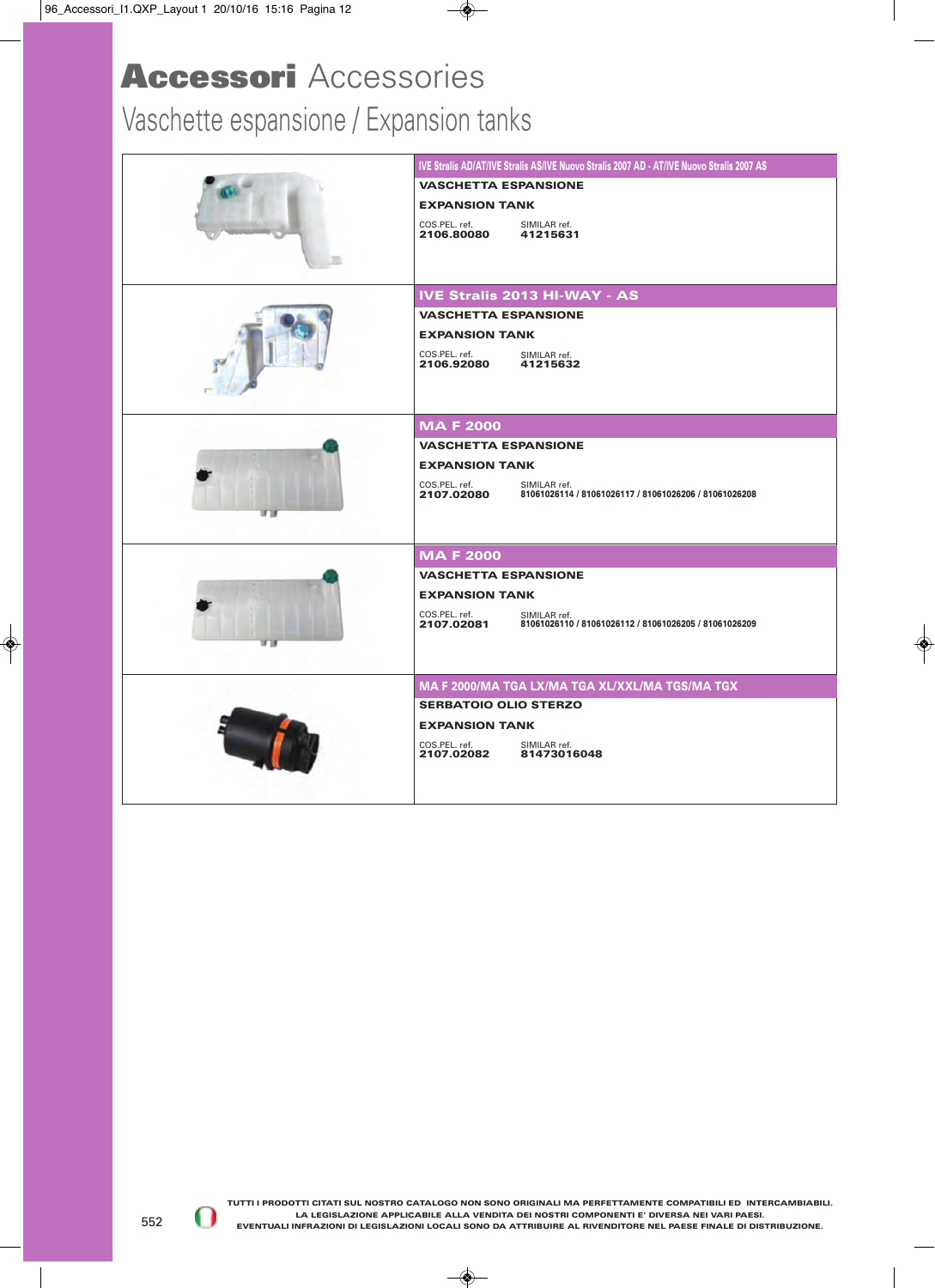#### Cassette in acciaio zincato / Galvanized steel tool boxes

|                                     | Cassette in acciaio zincato / Galvanized steel tool boxes                                                                                                                         |
|-------------------------------------|-----------------------------------------------------------------------------------------------------------------------------------------------------------------------------------|
| 300<br>mm                           | CASSETTA ZINCATA 40X30X30 SP 8/10<br>Dimensioni 400x300x300 mm - Profondita' 8/10 mm<br><b>GALVANIZED STEEL TOOL BOX</b><br>Size 400x300x300 mm - Depth 8/10 mm                   |
| 300<br>400<br>mm<br>mm<br>$0,8$ mm  | COS.PEL. ref.<br>6000.00300<br>Su richiesta si effettuano cassette<br>di dimensioni diverse (min. 10 pz.)                                                                         |
|                                     | Cassette in acciaio zincato / Galvanized steel tool boxes                                                                                                                         |
| 300<br>mm                           | <b>CASSETTA IN ACCIAIO ZINCATO</b><br>Dimensioni 500x300x400 mm - Profondita' 8/10 mm<br><b>GALVANIZED STEEL TOOL BOX</b><br>Size 500x300x400 mm - Depth 8/10 mm                  |
| 400<br>500<br>mm<br>mm<br>$0.8$ mm  | COS.PEL. ref.<br>6000.00301<br>Su richiesta si effettuano cassette<br>di dimensioni diverse (min. 10 pz.)                                                                         |
|                                     | Cassette in acciaio zincato / Galvanized steel tool boxes                                                                                                                         |
| 400<br>mm                           | <b>CASSETTA IN ACCIAIO ZINCATO</b><br>Dimensioni 600x400x500 mm - Profondita' 8/10 mm<br><b>GALVANIZED STEEL TOOL BOX</b><br>Size 600x400x500 mm - Depth 8/10 mm                  |
| 500<br>600<br>mm<br>mm<br>$0,8$ mm  | COS.PEL. ref.<br>6000.00302<br>Su richiesta si effettuano cassette<br>di dimensioni diverse (min. 10 pz.)                                                                         |
|                                     | Cassette in acciaio zincato / Galvanized steel tool boxes                                                                                                                         |
| 500<br>mm                           | <b>CASSETTA IN ACCIAIO ZINCATO</b><br>Dimensioni 800x500x600 mm - Profondita' 8/10 mm<br><b>GALVANIZED STEEL TOOL BOX</b><br>Size 800x500x600 mm - Depth 8/10 mm                  |
| 600<br>800<br>mm<br>mm<br>$0.8$ mm  | COS.PEL. ref.<br>6000.00303<br>Su richiesta si effettuano cassette<br>di dimensioni diverse (min. 10 pz.)                                                                         |
|                                     | Cassette in acciaio zincato / Galvanized steel tool boxes                                                                                                                         |
|                                     |                                                                                                                                                                                   |
| 500<br>mm                           | <b>CASSETTA IN ACCIAIO ZINCATO</b><br>Dimensioni 1000x500x500 mm - Profondita' 8/10 mm<br><b>GALVANIZED STEEL TOOL BOX</b><br>Size 1000x500x500 mm - Depth 8/10 mm                |
| 500<br>1000<br>mm<br>mm<br>$0.8$ mm | COS.PEL. ref.<br>6000.00304<br>Su richiesta si effettuano cassette<br>di dimensioni diverse (min. 10 pz.)                                                                         |
|                                     | Cassette in acciaio zincato / Galvanized steel tool boxes                                                                                                                         |
| 300<br>mm                           | <b>CASSETTA IN ACCIAIO ZINCATO</b><br>Dimensioni 500x300x300 mm - Profondita' 8/10 mm<br><b>GALVANIZED STEEL TOOL BOX</b><br>Size 500x300x300 mm - Depth 8/10 mm                  |
| 300<br>500<br>mm<br>mm<br>$0,8$ mm  | COS.PEL. ref.<br>6000.00305<br>Su richiesta si effettuano cassette<br>di dimensioni diverse (min. 10 pz.)                                                                         |
|                                     | Cassette in acciaio zincato / Galvanized steel tool boxes                                                                                                                         |
| 400<br>mm                           | <b>CASSETTA IN ACCIAIO ZINCATO</b><br>Dimensioni 800x400x400 mm - Profondita' 8/10 mm<br><b>GALVANIZED STEEL TOOL BOX</b><br>Size 800x400x400 mm - Depth 8/10 mm                  |
| 400<br>800<br>mm<br>mm<br>$0,8$ mm  | COS.PEL. ref.<br>6000.00306<br>Su richiesta si effettuano cassette<br>di dimensioni diverse (min. 10 pz.)                                                                         |
|                                     | Cassette in acciaio zincato / Galvanized steel tool boxes                                                                                                                         |
| 350<br>mm                           | <b>CASSETTA IN ACCIAIO ZINCATO</b><br>Dimensioni 350x350x350 mm - Profondita' 8/10 mm<br><b>GALVANIZED STEEL TOOL BOX</b><br>Size 350x350x350 mm - Depth 8/10 mm<br>COS.PEL. ref. |

**ALL ITEMS MENTIONED IN OUR CATALOGUE ARE NOT ORIGINAL PARTS BUT PERFECTLY INTERCHANGEABLE WITH THEM. GOVERNING LEGISLATIONS FOR THE SALE OF OUR PRODUCTS DIFFER IN EACH COUNTRY. INFRINGEMENTS, IF ANY , OF LOCAL LEGISLATIONS ARE RESPONSIBILITY OF THE RETAILER IN THE COUNTRY OF FINAL DISTRIBUTION.**

a e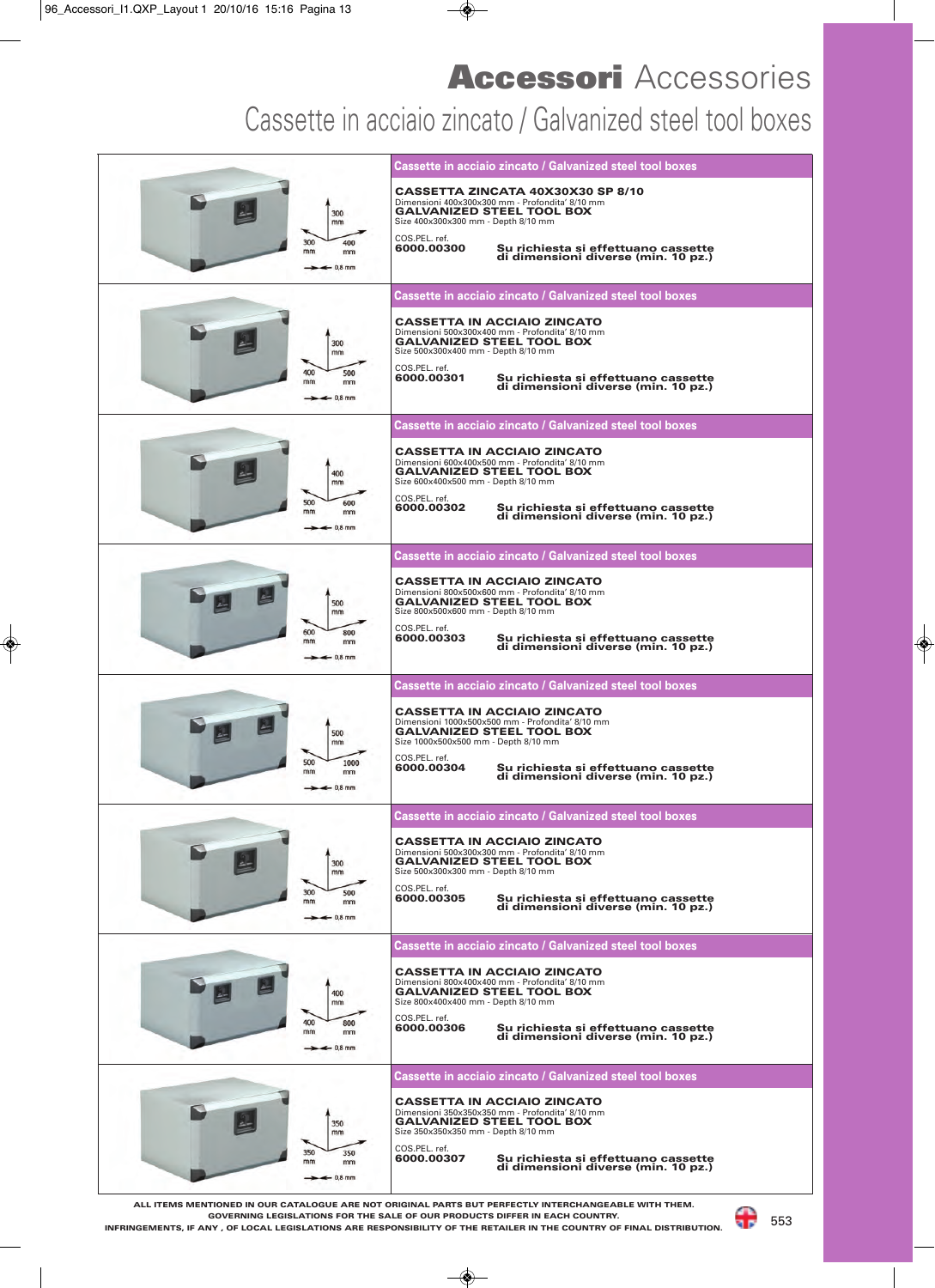#### Cassette in acciaio zincato / Galvanized steel tool boxes



#### **Cassette in acciaio zincato / Galvanized steel tool boxes**

**CASSETTA IN ACCIAIO ZINCATO** Dimensioni 500x350x400 mm - Profondita' 8/10 mm **GALVANIZED STEEL TOOL BOX** Size 500x350x400 mm - Depth 8/10 mm

COS.PEL. ref.<br>6000.00308

**6000.00308 Su richiesta si effettuano cassette di dimensioni diverse (min. 10 pz.)**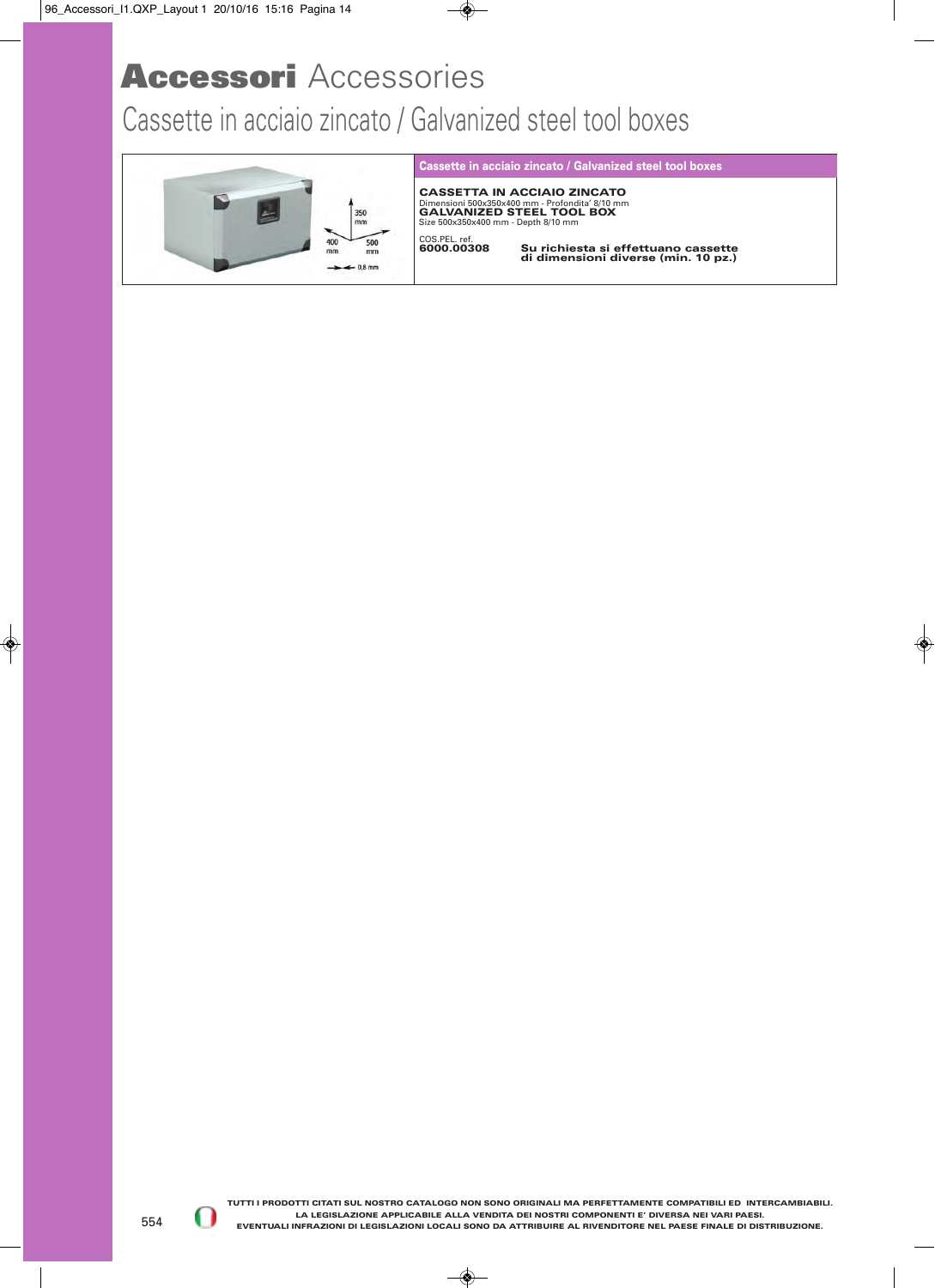#### Cassette in acciaio inox fiorettato / Anti-reflex stainless steel tool boxes

|                                                   | Cassette in acciaio inox fiorettato / Anti-reflex stainless steel tool boxes                                                                                                                                                                                                                  |
|---------------------------------------------------|-----------------------------------------------------------------------------------------------------------------------------------------------------------------------------------------------------------------------------------------------------------------------------------------------|
| 300<br>mm<br>300<br>400<br>mm<br>mm<br>$0,8$ mm   | <b>CASSETTA IN ACCIAIO FIORETTATO</b><br>Dimensioni 400x300x300 mm - Profondita' 8/10 mm<br><b>ANTI-REFLEX STAINLESS STEEL TOOL BOX</b><br>Size 400x300x300 mm - Depth 8/10 mm<br>COS.PEL. ref.<br>6000.00400<br>Su richiesta si effettuano cassette<br>di dimensioni diverse (min. 10 pz.)   |
|                                                   | Cassette in acciaio inox fiorettato / Anti-reflex stainless steel tool boxes                                                                                                                                                                                                                  |
| 300<br>mm<br>400<br>500<br>mm<br>mm<br>$0.8$ mm   | <b>CASSETTA IN ACCIAIO FIORETTATO</b><br>Dimensioni 500x300x400 mm - Profondita' 8/10 mm<br><b>ANTI-REFLEX STAINLESS STEEL TOOL BOX</b><br>Size 500x300x400 mm - Depth 8/10 mm<br>COS.PEL. ref.<br>6000.00401<br>Su richiesta si effettuano cassette<br>di dimensioni diverse (min. 10 pz.)   |
|                                                   | Cassette in acciaio inox fiorettato / Anti-reflex stainless steel tool boxes                                                                                                                                                                                                                  |
| 400<br>mm<br>500<br>600<br>mm<br>mm<br>$0,8$ mm   | <b>CASSETTA IN ACCIAIO FIORETTATO</b><br>Dimensioni 600x400x500 mm - Profondita' 8/10 mm<br><b>ANTI-REFLEX STAINLESS STEEL TOOL BOX</b><br>Size 600x400x500 mm - Depth 8/10 mm<br>COS.PEL. ref.<br>6000.00402<br>Su richiesta si effettuano cassette<br>di dimensioni diverse (min. 10 pz.)   |
|                                                   | Cassette in acciaio inox fiorettato / Anti-reflex stainless steel tool boxes                                                                                                                                                                                                                  |
| 500<br>mm<br>500<br>800<br>mm<br>mm<br>$0.8$ mm   | <b>CASSETTA IN ACCIAIO FIORETTATO</b><br>Dimensioni 800x500x500 mm - Profondita' 8/10 mm<br><b>ANTI-REFLEX STAINLESS STEEL TOOL BOX</b><br>Size 800x500x500 mm - Depth 8/10 mm<br>COS.PEL. ref.<br>6000.00403<br>Su richiesta si effettuano cassette<br>di dimensioni diverse (min. 10 pz.)   |
|                                                   | Cassette in acciaio inox fiorettato / Anti-reflex stainless steel tool boxes                                                                                                                                                                                                                  |
| 500<br>mm<br>500<br>1000<br>mm<br>mm<br>$-0,8$ mm | <b>CASSETTA IN ACCIAIO FIORETTATO</b><br>Dimensioni 1000x500x500 mm - Profondita' 8/10 mm<br><b>ANTI-REFLEX STAINLESS STEEL TOOL BOX</b><br>Size 1000x500x500 mm - Depth 8/10 mm<br>COS.PEL. ref.<br>6000.00404<br>Su richiesta si effettuano cassette<br>di dimensioni diverse (min. 10 pz.) |
|                                                   | Cassette in acciaio inox fiorettato / Anti-reflex stainless steel tool boxes                                                                                                                                                                                                                  |
| 300<br>mm<br>300<br>500<br>mm<br>mm<br>$0.8$ mm   | <b>CASSETTA IN ACCIAIO FIORETTATO</b><br>Dimensioni 500x300x300 mm - Profondita' 8/10 mm<br><b>ANTI-REFLEX STAINLESS STEEL TOOL BOX</b><br>Size 500x300x300 mm - Depth 8/10 mm<br>COS.PEL. ref.<br>6000.00405<br>Su richiesta si effettuano cassette<br>di dimensioni diverse (min. 10 pz.)   |
|                                                   | Cassette in acciaio inox fiorettato / Anti-reflex stainless steel tool boxes                                                                                                                                                                                                                  |
| 400<br>mm<br>400<br>800<br>mm<br>mm<br>$0,8$ mm   | <b>CASSETTA IN ACCIAIO FIORETTATO</b><br>Dimensioni 800x400x400 mm - Profondita' 8/10 mm<br><b>ANTI-REFLEX STAINLESS STEEL TOOL BOX</b><br>Size 800x400x400 mm - Depth 8/10 mm<br>COS.PEL. ref.<br>6000.00406<br>Su richiesta si effettuano cassette<br>di dimensioni diverse (min. 10 pz.)   |
|                                                   | Cassette in acciaio inox fiorettato / Anti-reflex stainless steel tool boxes                                                                                                                                                                                                                  |
| 350<br>mm<br>350<br>350                           | <b>CASSETTA IN ACCIAIO FIORETTATO</b><br>Dimensioni 350x350x350 mm - Profondita' 8/10 mm<br><b>ANTI-REFLEX STAINLESS STEEL TOOL BOX</b><br>Size 350x350x350 mm - Depth 8/10 mm<br>COS.PEL. ref.                                                                                               |
| mm<br>mm<br>$0.8$ mm                              | 6000.00407<br>Su richiesta si effettuano cassette<br>di dimensioni diverse (min. 10 pz.)                                                                                                                                                                                                      |

**ALL ITEMS MENTIONED IN OUR CATALOGUE ARE NOT ORIGINAL PARTS BUT PERFECTLY INTERCHANGEABLE WITH THEM. GOVERNING LEGISLATIONS FOR THE SALE OF OUR PRODUCTS DIFFER IN EACH COUNTRY. INFRINGEMENTS, IF ANY , OF LOCAL LEGISLATIONS ARE RESPONSIBILITY OF THE RETAILER IN THE COUNTRY OF FINAL DISTRIBUTION.**

a s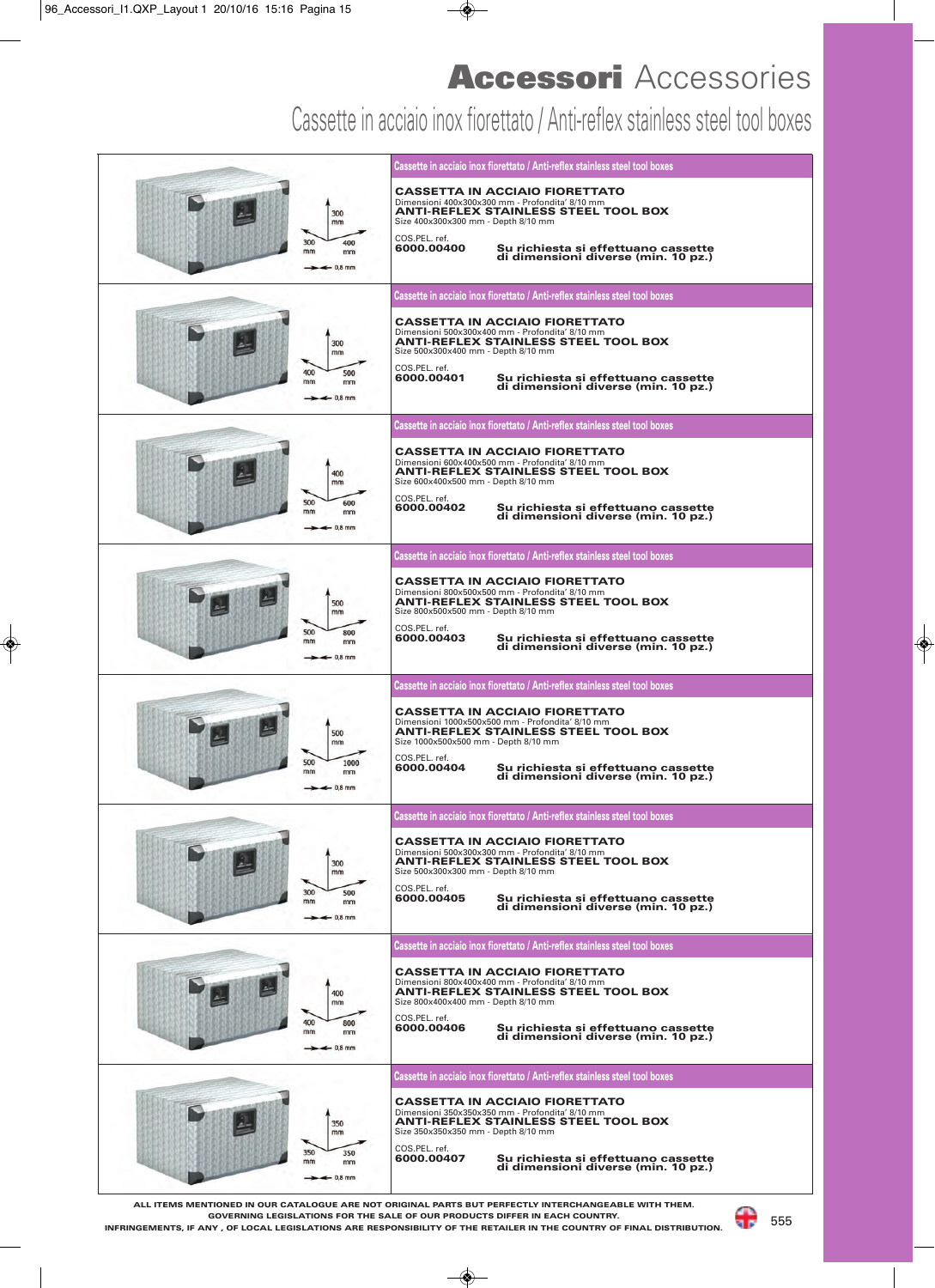Cassette in acciaio inox fiorettato / Anti-reflex stainless steel tool boxes



#### **Cassette in acciaio inox fiorettato / Anti-reflex stainless steel tool boxes**

**CASSETTA IN ACCIAIO FIORETTATO** Dimensioni 500x350x400 mm - Profondita′ 8/10 mm<br>**ANTI-REFLEX STAINLESS STEEL TOOL BOX**<br>Size 500x350x400 mm - Depth 8/10 mm COS.PEL. ref.<br>6000.00408

**6000.00408 Su richiesta si effettuano cassette di dimensioni diverse (min. 10 pz.)**